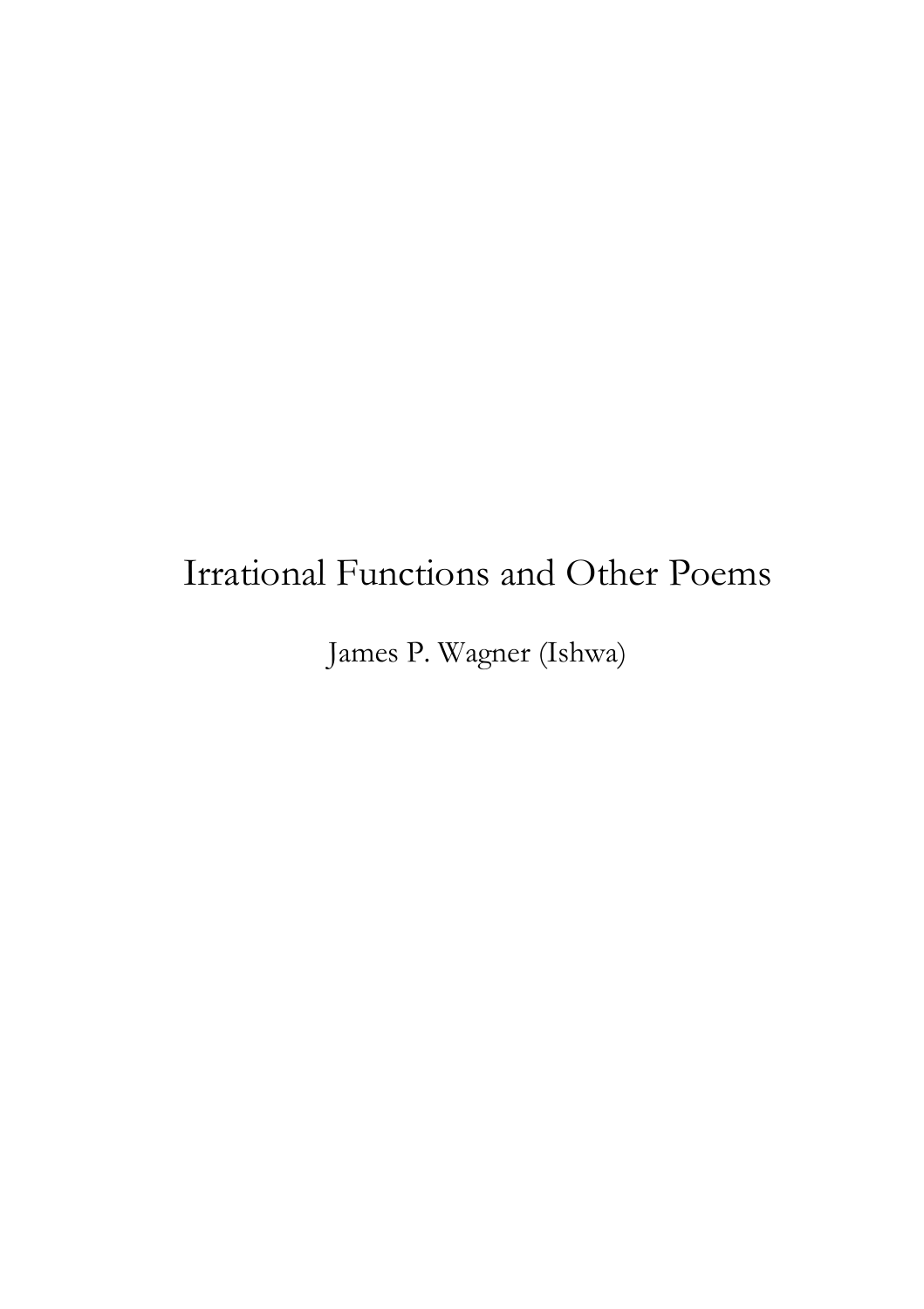Irrational Functions and Other Poems

Copyright © 2011 by Local Gems Poetry Press

All rights reserved. No part of this book may be reproduced or transmitted in any form or by any means without written permission of the author.

www.bardsinitiative.com/localgems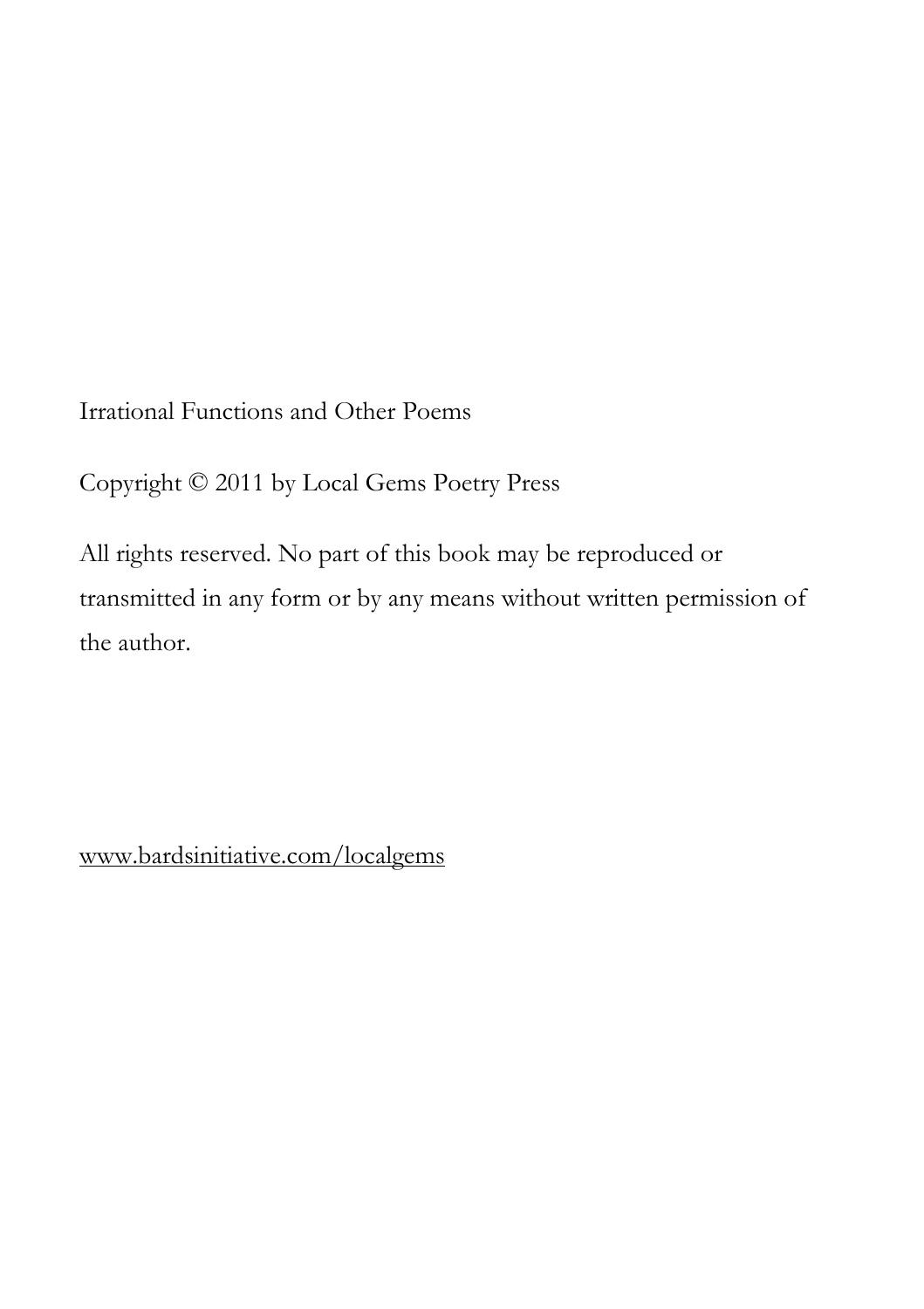This book is dedicated to my family, all of whom have been there for me through thick and thin and without whose guidance, love and support I would not be who I am today.

Special thanks to the Dowling College Spoken Word Group

Thanks to the Performance Poets Association, Poets in Nassau, The North Sea Poetry Scene, The Long Island Poetry Collective, Allbook Books, and every other organization out there that supports poetry and the arts.

Special thanks to those at Local Gems Poetry Press.

And of course, a very special thanks to all my friends in the Bards Initiative, who are like an extended family to me.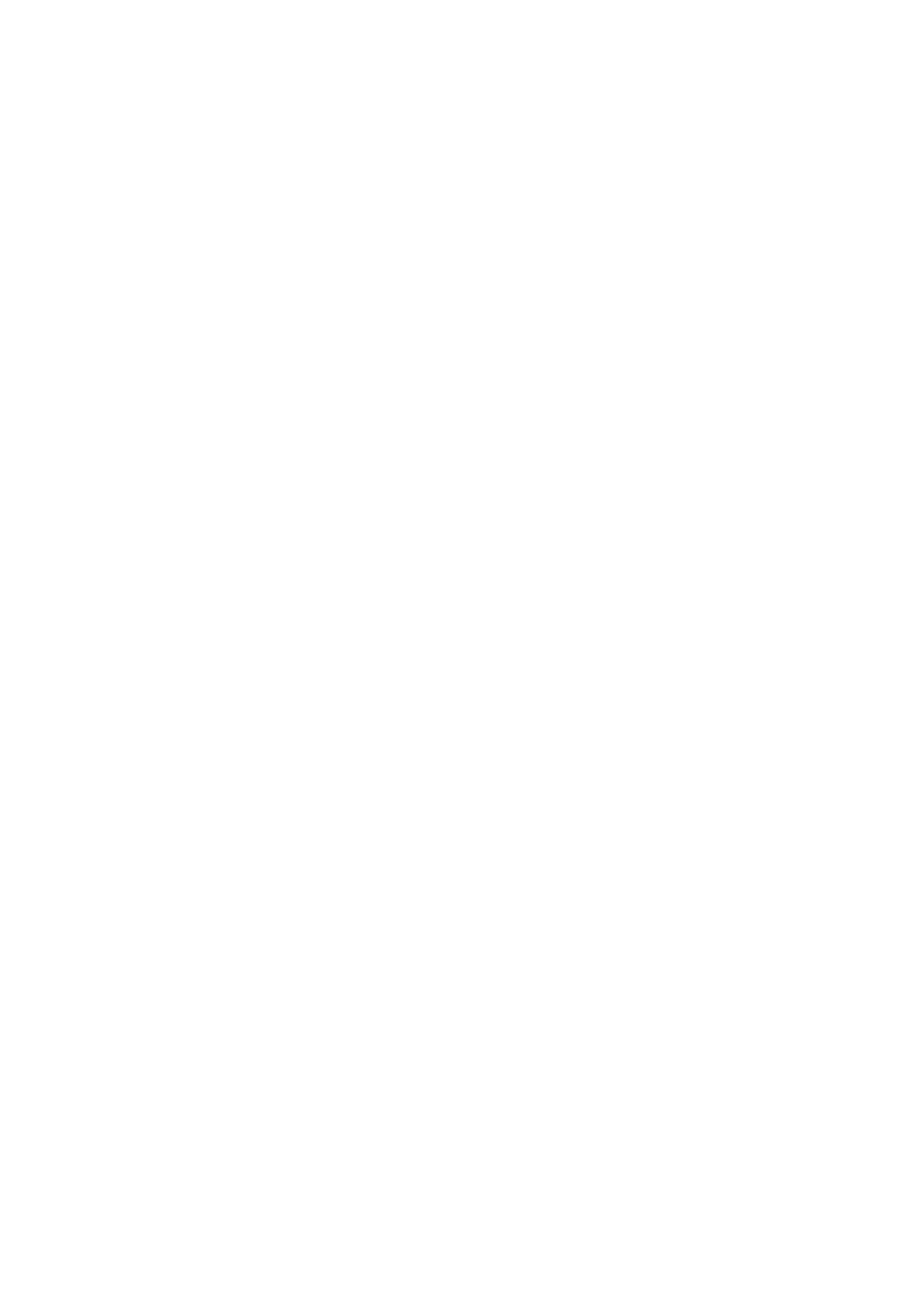## Table of Contents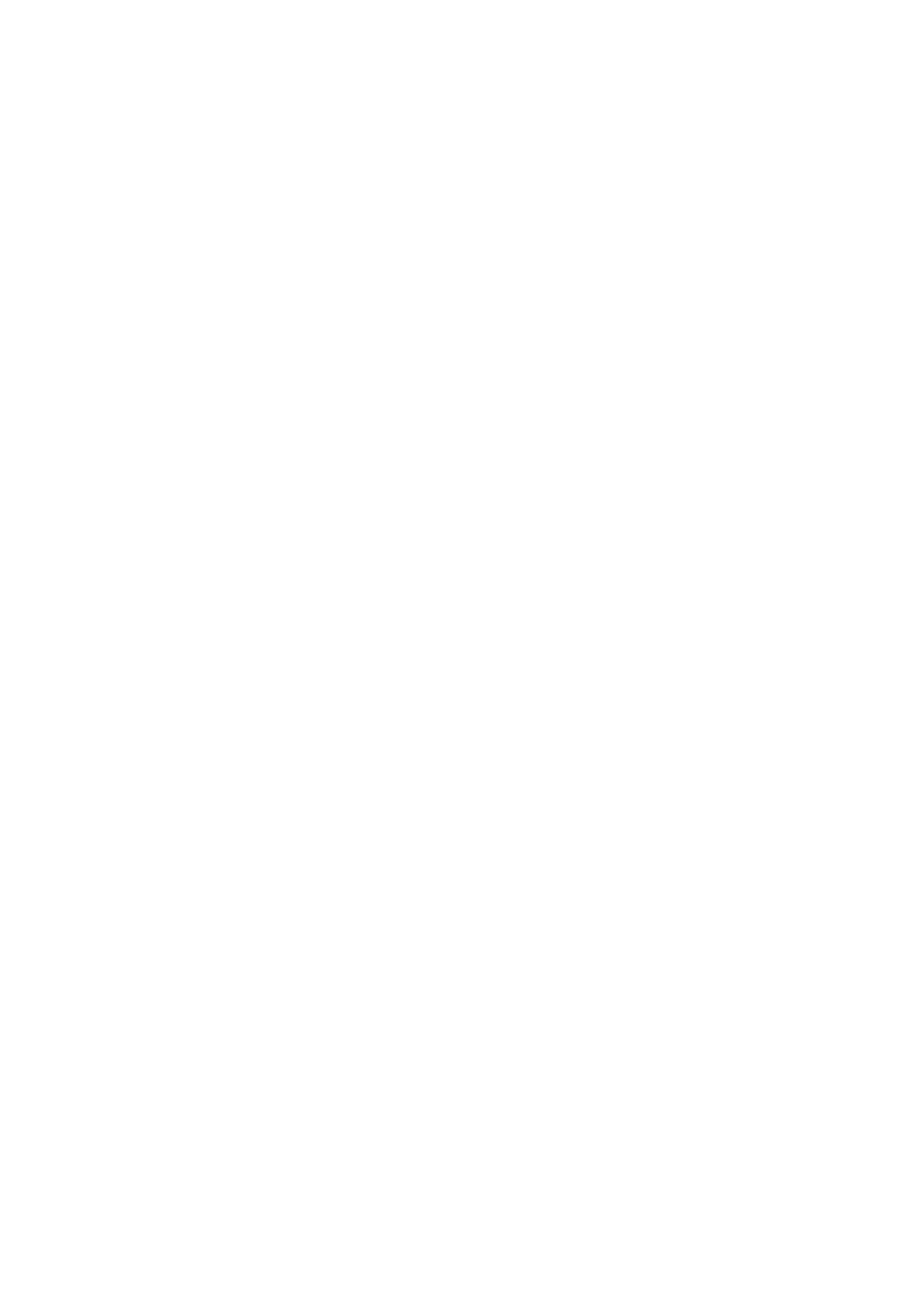### Irrational Functions

We live in very confusing times, yet people come to the conclusion that we can calculate correctly without contradiction or confusion the equation of how to walk through life.

In trying to be Archimedes, mock mathematicians that use their meager means of measurement in attempt to articulate the angels and oppositions over look the complexity of the question.

If life is an equation, the variables are not always rational functions.

Yet the previous generation of mathematicians, on occasion, have determined the density of their dubiously defined decimal placements diligently demanding the destruction and damnation of diversity.

A squared plus B squared equals C squared, always, without a doubt, absolutely.

What about E equals MC squared? The revelation of relativity?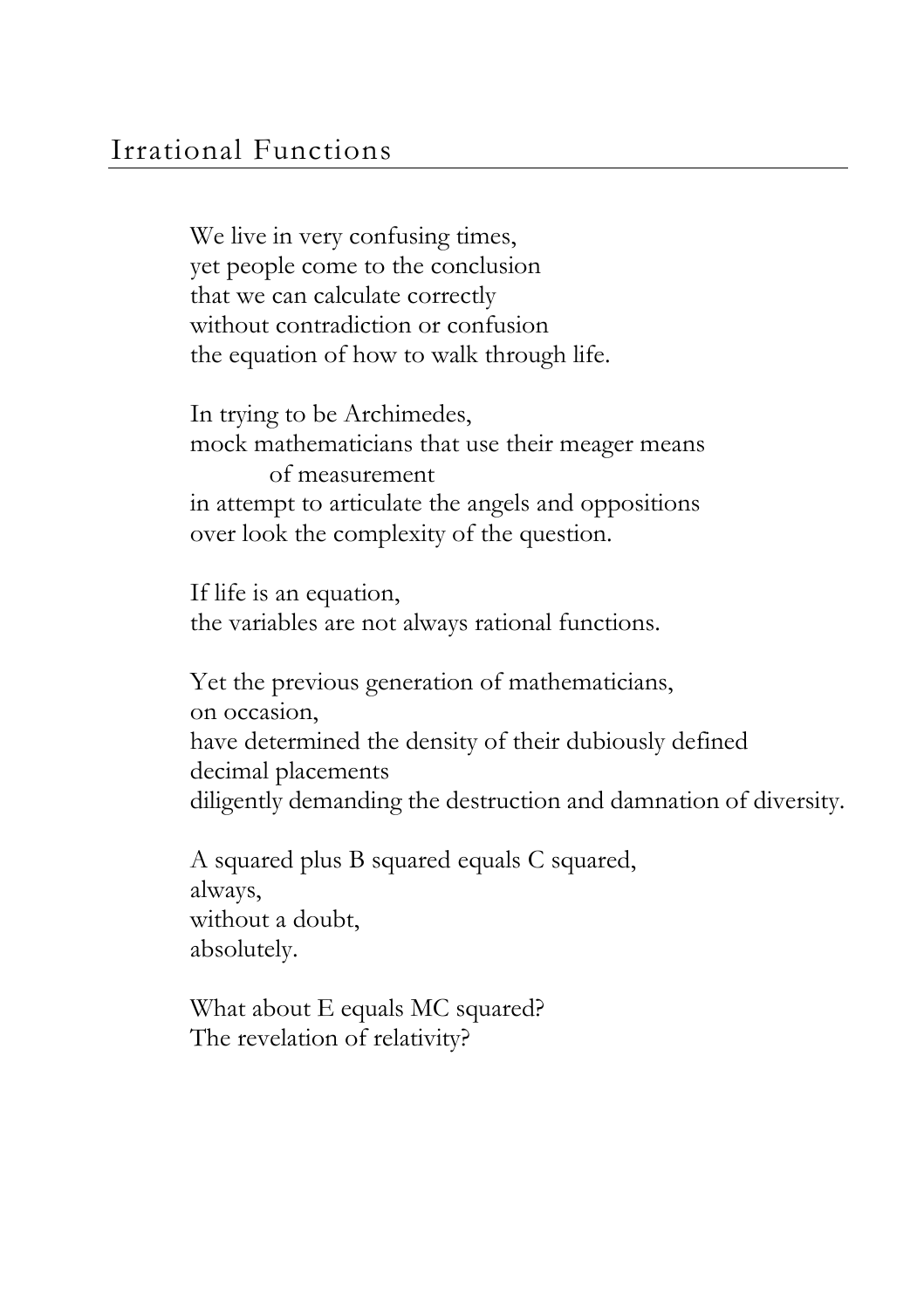#### James P. Wagner

A to Z is a line non-linear, and our plans don't always proceed as we hypothesize.

Paulie might have been a predominantly powerful hypothesizer and philosophizer, planning to pursue his Ph.D. But as he sat to calculate, he didn't anticipate, a wife, two kids and a mortgage, before turning twenty eight.

Maggie missed out on medical school when a malignant growth metastasized in her membrane. Enlighten us as to where we can find the formula to foresee that.

If life is an equation we can see, witness on a white board, We would see copious amounts of contorted circles, acute angels, right, wrong, isosceles, contradicting signs and co-signs callously clamped together in conjuncture with conjectures, that the world's fastest computer couldn't comprehend.

Is it fair, that all our papers are graded? In a right or wrong, one right answer only one point earning pick on the scale, put together averaged into a nice round number, that's prepared to properly predetermine our placement in the eyes of the world?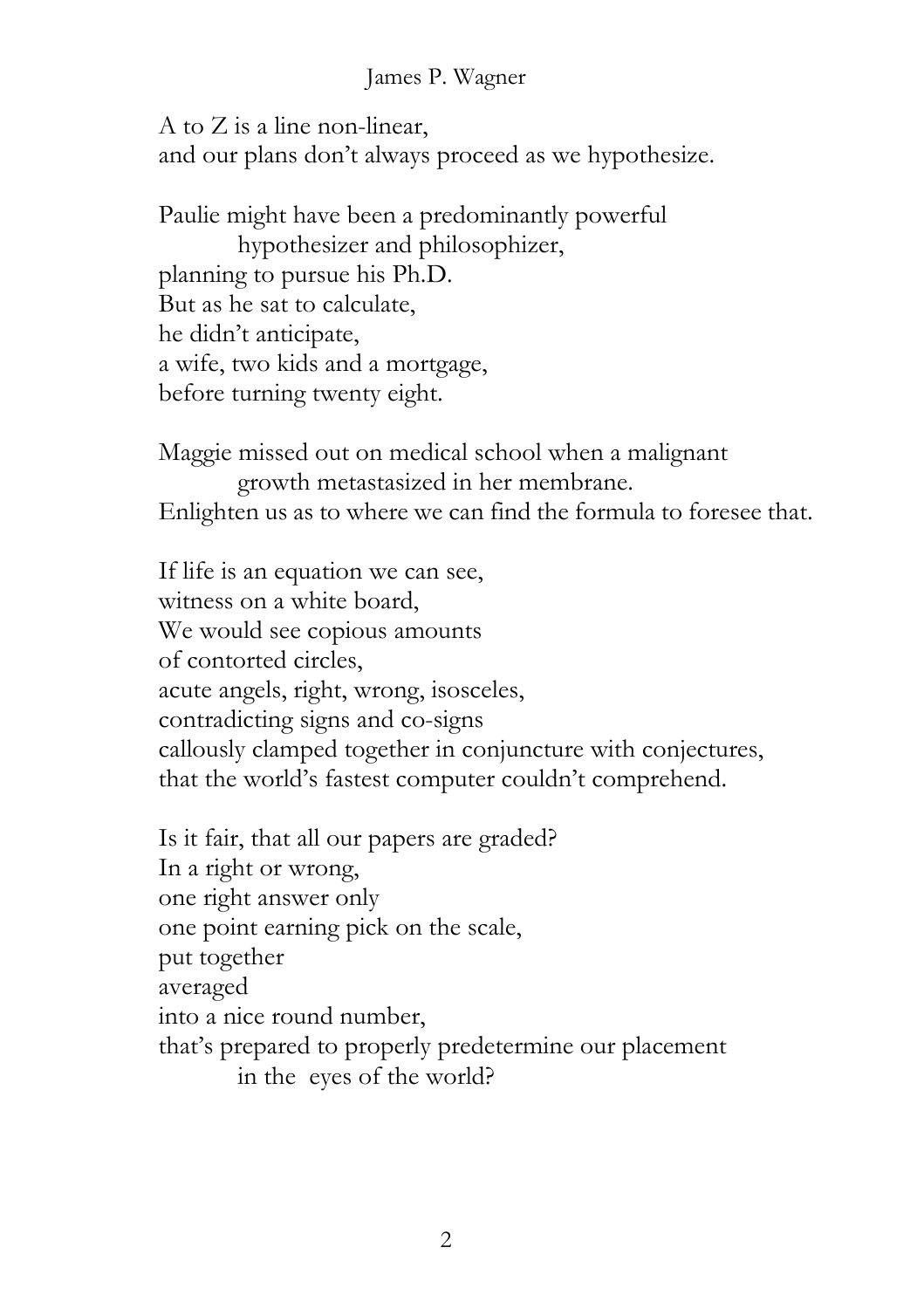#### Irrational Functions and Other Poems

Who is number master who judges? How many teachers without tenure, grade at a glance?

Summing up in seconds, using their own scintillating synthetic self-serving means of classification to put a label, letter or number on everyone and everything they witness?

But did their hypotheses come out as they predicted? Their postulations arrive at a provable conclusion without confusion?

My crammed, cluttered, confused consciousness can still calculate that the odds,

are against it.

But I won't put a number of their paper,

because if life is an equation to calculate, the variables aren't always rational functions,

and the test,

is not

multiple choice.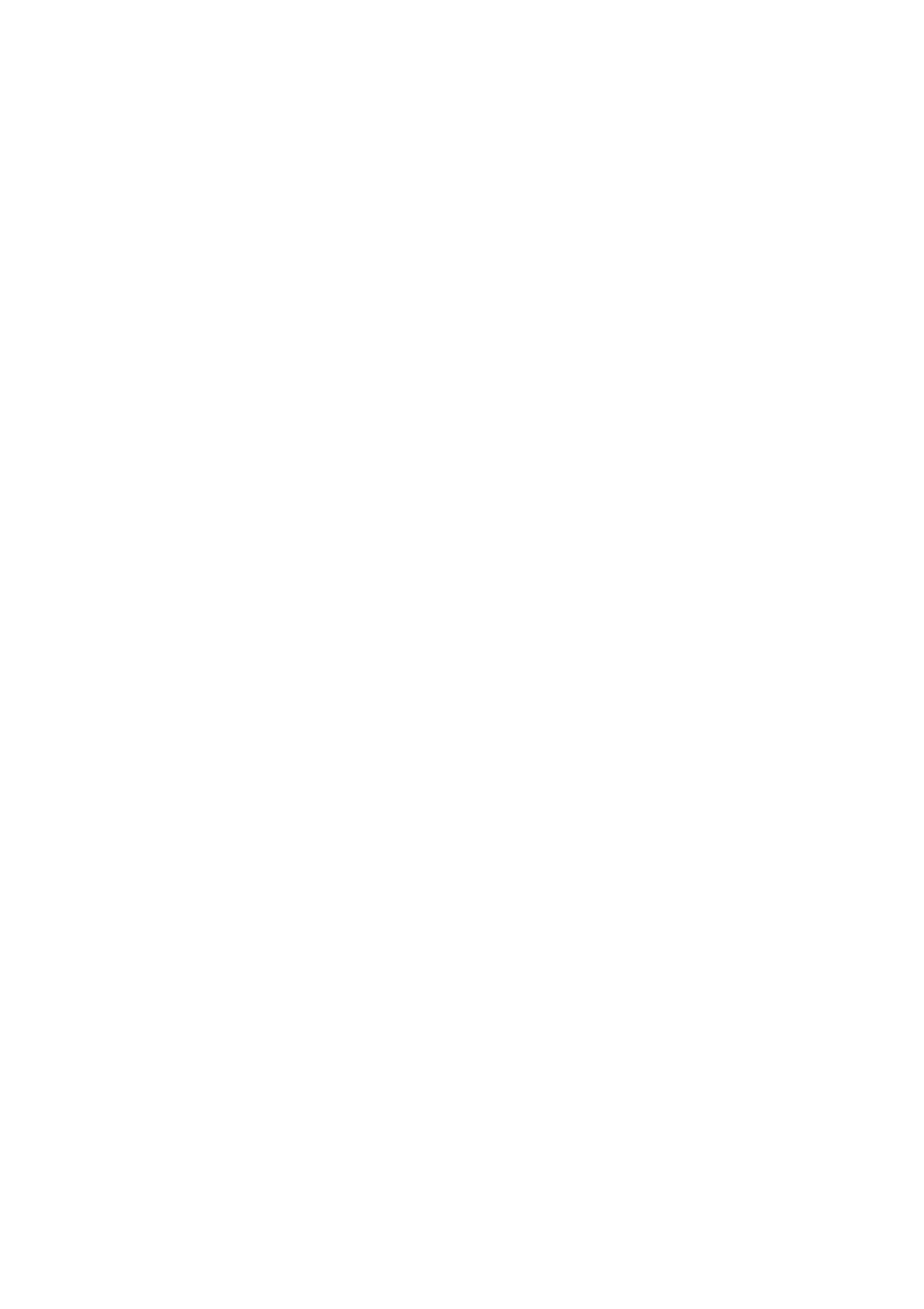Have you ever heard someone walk up to a clerk at a supermarket and ask for a half gallon of *Napoleon* ice cream? Napoleon? You want a Mussolini and a Stalin with that three for five? Why don't you go to the deli counter and ask for some *Ro-to-sory* chicken? Then swing by Starbucks to get a cup of coffee with french vanill *ER* and splend *ER* Do you want some sod *ER* with your pizz *ER*? Not that the *A* or the *ER* really matters on soda, Because if you asked for a Pepsi and they gave you a Coke, you wouldn't even, notice! And you can't remember which one A Mento makes explode, can you? Good thing that chemists don't so easily forget what happens when you mix bleach, with… that other thing… I had a boss once who was OCD, counted everything over, and over and over, and over 1…2…3…4… 1…1… 1…2…3…4… 4…3…2…1… …. ….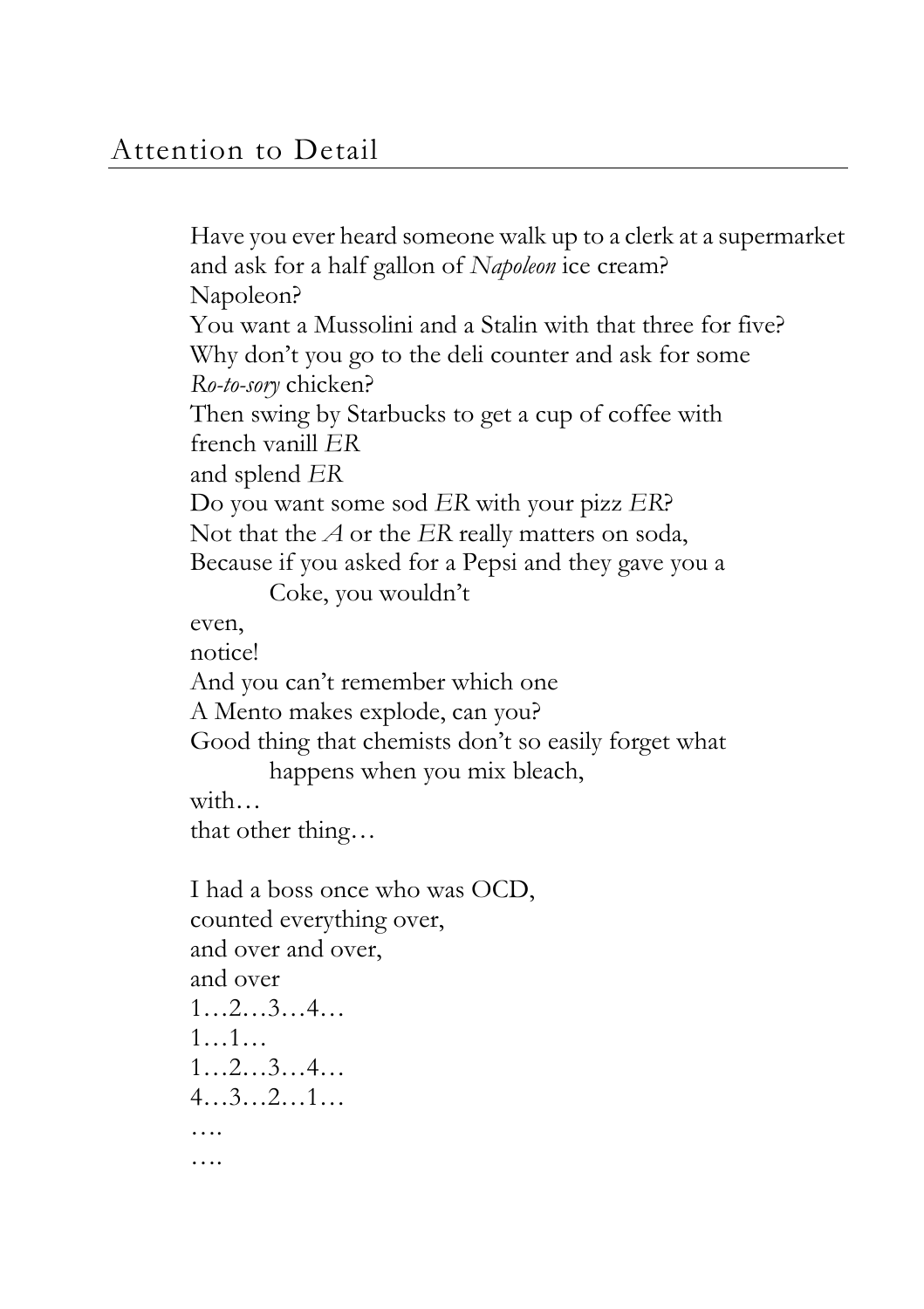1…2…3…4… BUT, he never… got the numbers wrong.

I have been berated, my opinions negated, freedom of speech denied, because of my astute observations, that the menu advertises penne pasta, and these underhanded, two-faced, bait-and-switch snatchers give me… RIGATONI! Are people that blind, culinary speaking? There is a great difference! Can you not, taste it? smell it? feel it? see…that one of the noodle tips.. is more… POINTY!?

Call me compulsive, Call me uptight, that I won't eat a hotdog, without a hot dog bun! Maybe it wouldn't matter if I was starving, from the third world, food would be food. Maybe these minute differences don't matter… So then… I guess it wouldn't matter on Wall Street if we switched the 474, to a 744? or a 693 to a 396? Then again, maybe, If people had known the difference, between the Japanese bombers, and Japanese Americans,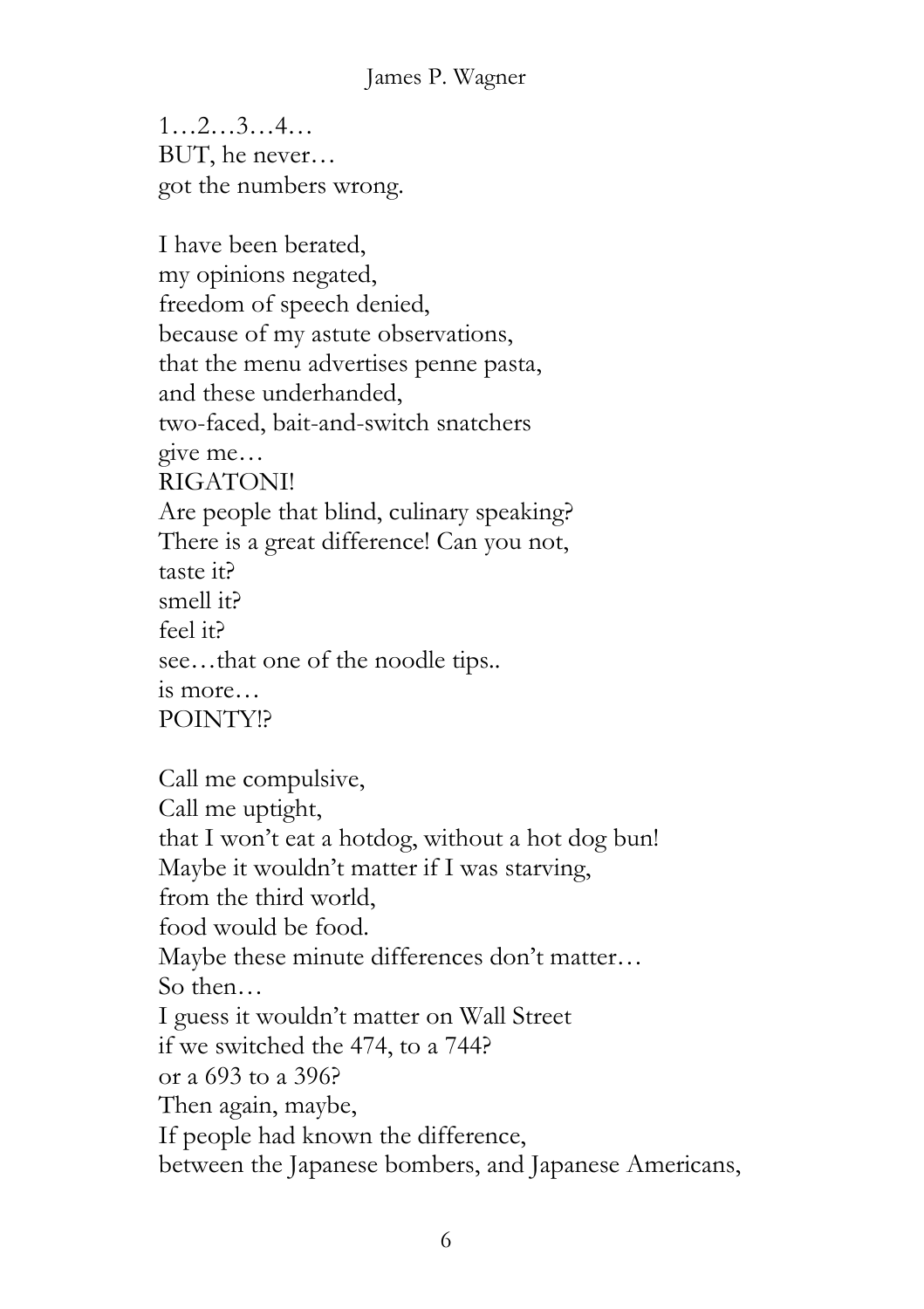#### Irrational Functions and Other Poems

really knew the difference, the Manzanar relocation center in 1942 might not have happened. Maybe if we watched the details, Harvard professors who are also African Americans wouldn't get carted off to jail, just for trying to get back into their own homes. And maybe if we paid real attention, we might have known the difference, between one Arab nation and another, known our real enemies, know that it's not the Turban, that indicates ideology. Maybe, if we knew the details, we could differentiate between innocent and guilty, maybe… I don't know for sure. Maybe this new wave of OCD, compulsive people coming up in the world is nature's own way of countering the mess we've made, by not paying attention. I don't know if the world would truly be better if we paid attention to detail, but I do know what it looks like when we don't, and it is a mess.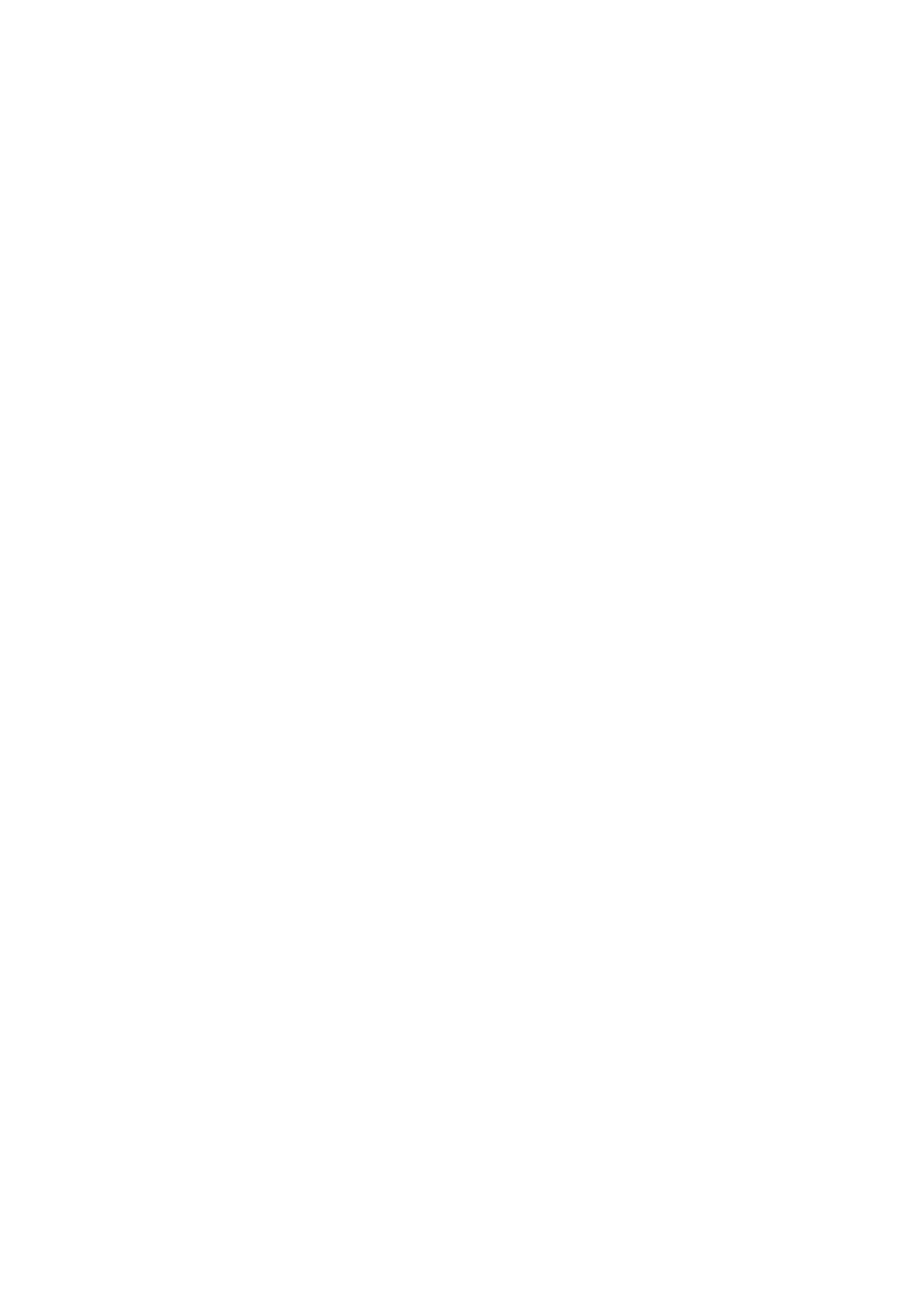### Yuppie Mobile

She barreled down the street, turned into my drive through and quickly crashed into one of the polls. I ran out, towards the giant twelve-foot long, seven-foot wide yuppie mobile to ask "Are you ok?" The middle-aged woman with her badly died flock-of-seagulls haircut turns to me, stares at me, and says, "Why is your drive-through so narrow?!" I see the family portrait on the back windshield, and am happy that none of her five kids were in the car.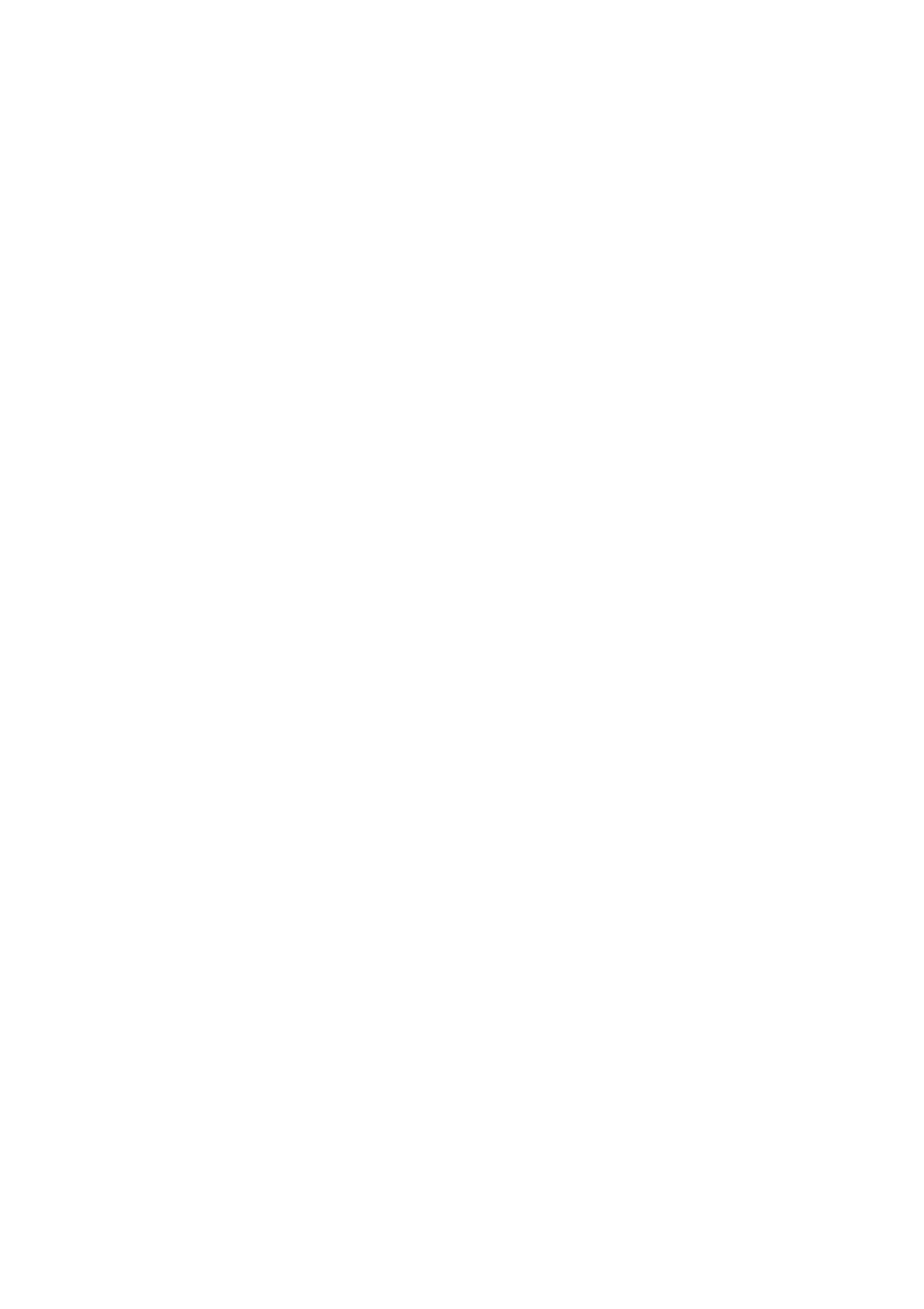Ladies, social direction might dictate that I have to hold the door open for you, might have to pay for you if I took you on a date, and if you slap me, I'm a baby for whining, but if I slap you it's domestic violence. And you might get the house and the kids even though you were the one who wanted the divorce. But the last laugh is still mine. Because while we're waiting in court, and you're bleeding me for every cent I have, and we take our breaks to go to the bathroom, your wait--will be an hour long, and I'll walk right in, no wait whatsoever, to the sacred temple of manhood. You can have the kids, the house, the car, and all my money. But the urinal is mine, And you will never have it!!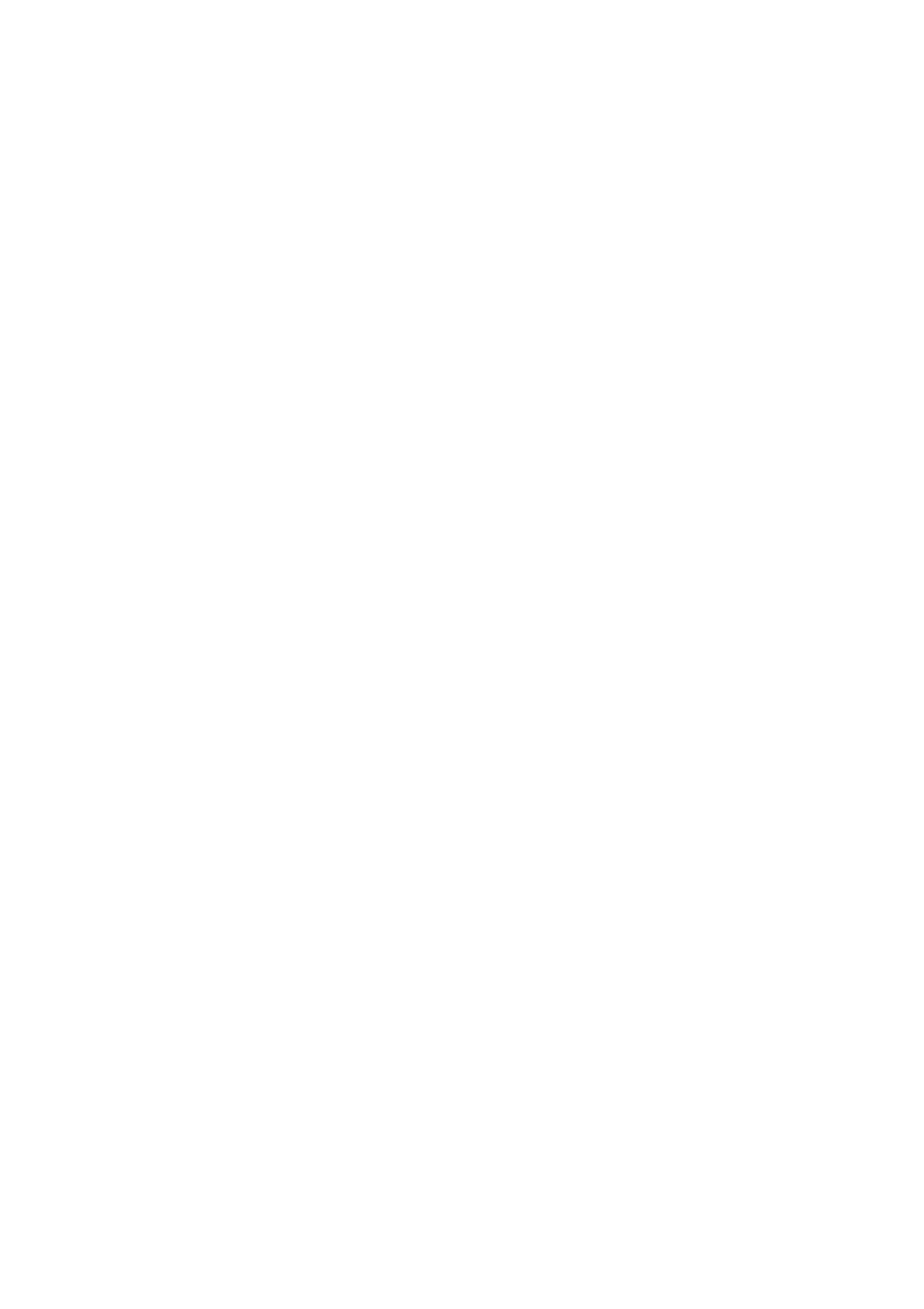They work with each other, the bees. They work together, by instinct. They fight—sometimes. They fight off intruders, if they have to, willing to give their lives for their duties. They fight with each other, on occasion, briefly before getting back to work. Everything for the hive! What might force gives them order? What mighty force dictates their social structure? What little bee scribe with his little bee pen penned the little bee constitution? What little bee priests talk of little bee deities to give little bee faith in their daily bee lives? Where are the bee police bee lawyers, bee laws to keep them in line? What makes them follow the Queen? What method of enforcement would keep them working, should they decide to leave? But they don't leave. They know exactly what they are here to do, while all of us toil, piddle, twiddle,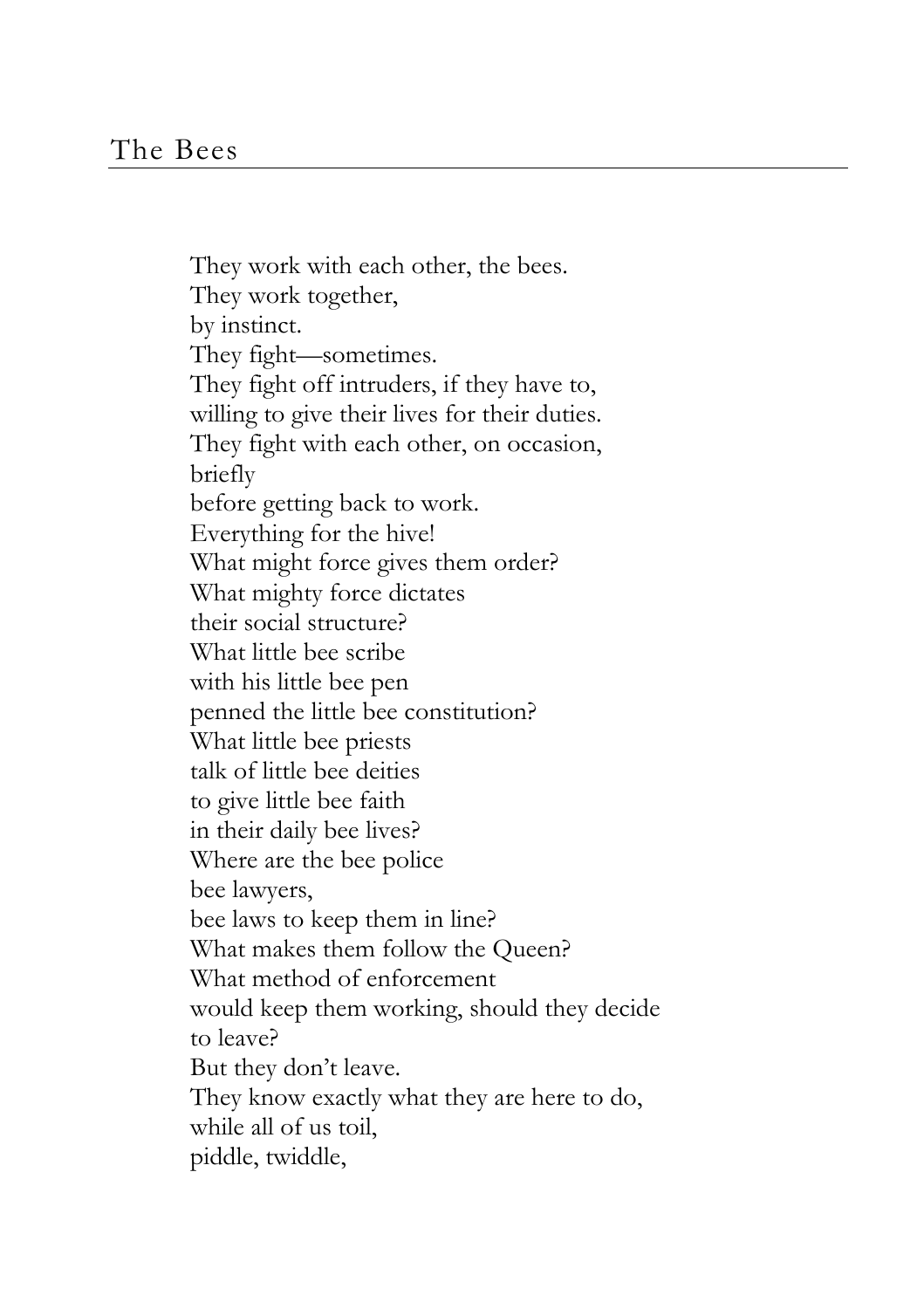#### James P. Wagner

with our laws, cops, lawyers, judges, jails, executioners, a thousand dictators dictating, trying to figure out what we are supposed to do with our superior intelligence? Yet here we remain clueless.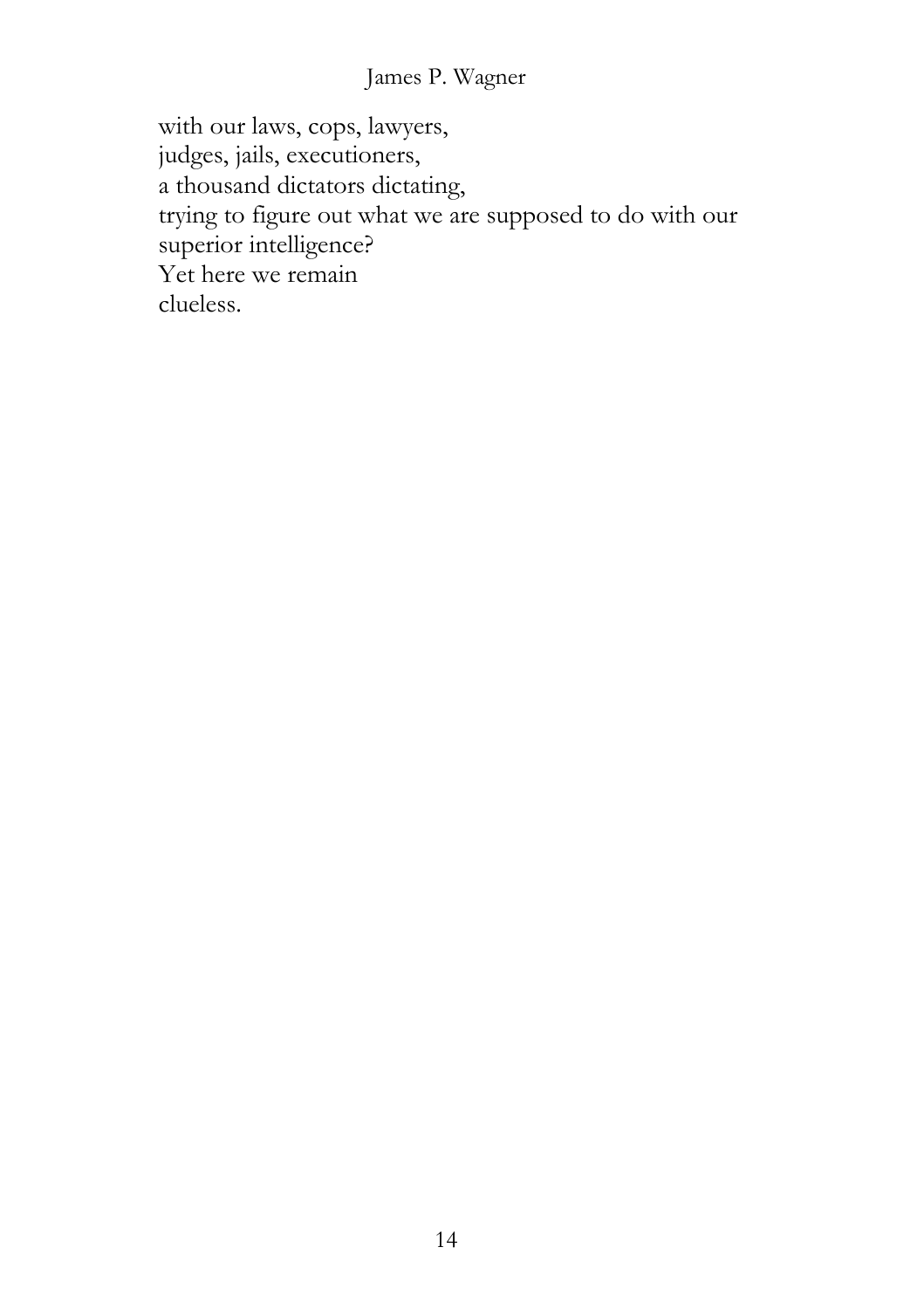Unused china in the newly weds' kitchen, Paintings, portraits on the wall; books on the shelf, never opened. Fancy suits, Rolex watch, Ferrari with new car smell in the garage. A yacht in the dock that never left port; caviar, steak, champagne in the kitchen, all untouched. Peanut butter and jelly sandwich, half-eaten, on the living room table.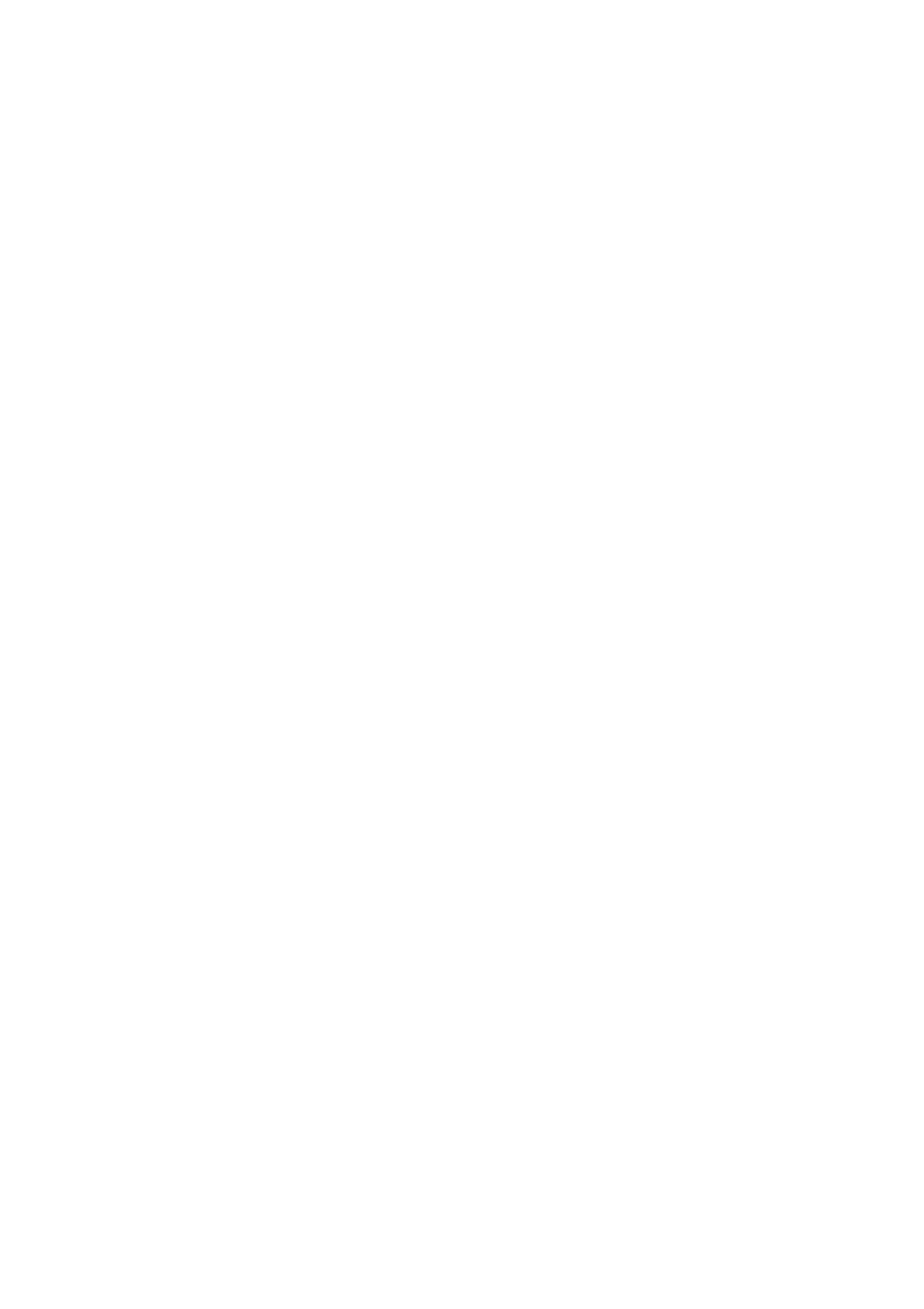The customer comes up to order "Quart of milk," "Anything else?" "That's it." "Dollar twenty-five." "Out of a hundred." "Anything smaller than a hundred?" "No, but I have the 25 cents." I must be a masochist, in a world where asking for less, means "Give me More!" Ball-gag in my mouth, shoved in there by the management reminding me about the state of the job market, helps to keep what I'd like to say at bay. And here I stand Like the average American worker of this generation; Hands cuffed, Whipped, yet thanking my master for shitting on my face, and praying to God, That I don't get another dildo shoved up my ass.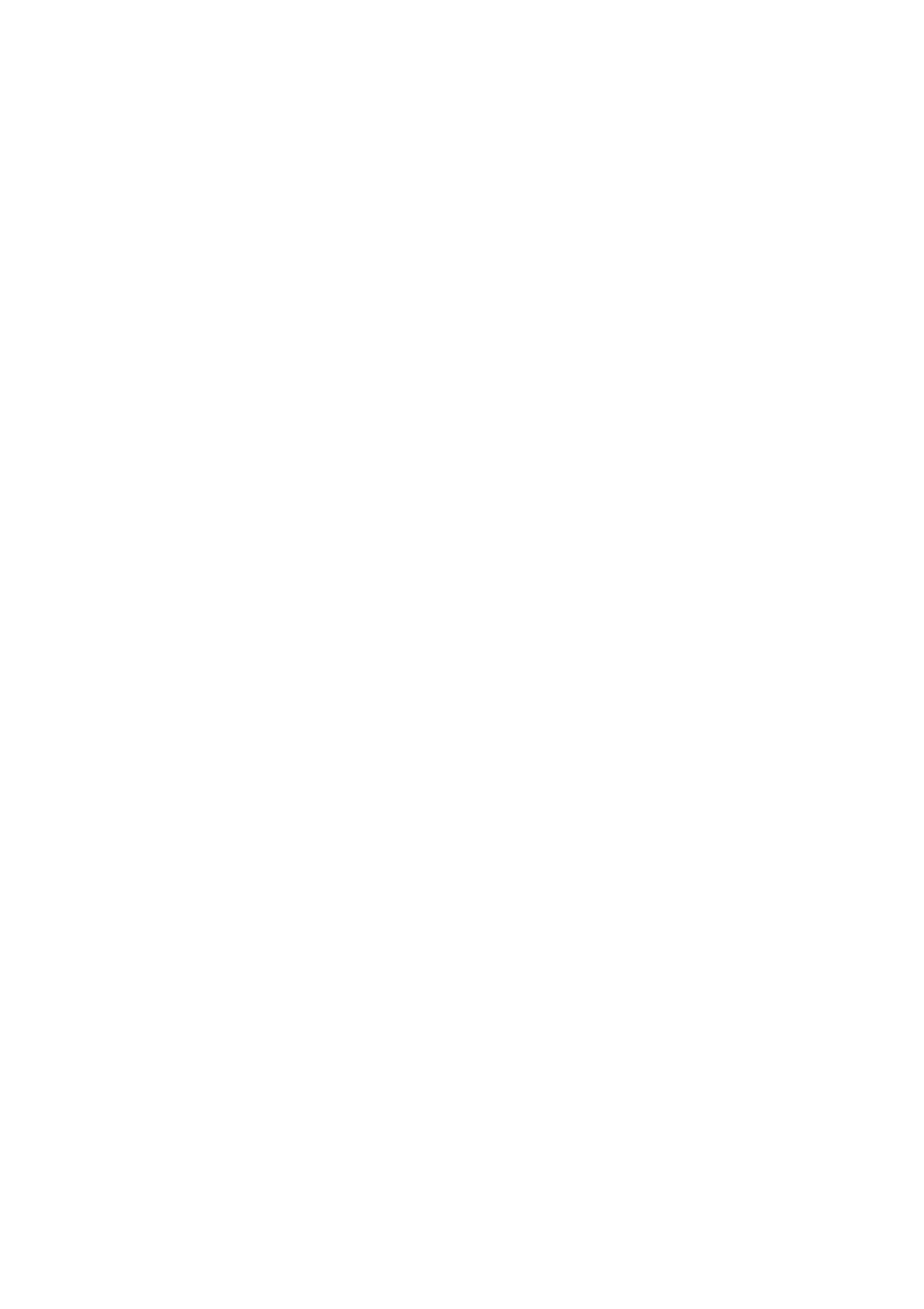Paulie told Ronnie not to forget to tell Johnny to mention to Frankie to not make mention to Ricky about Bobby's party this weekend. Too bad Frankie forgot to tell Johnny to inform Ronnie so that Ronnie might enlighten Paulie to the fact that Ricky already saw the invite on facebook.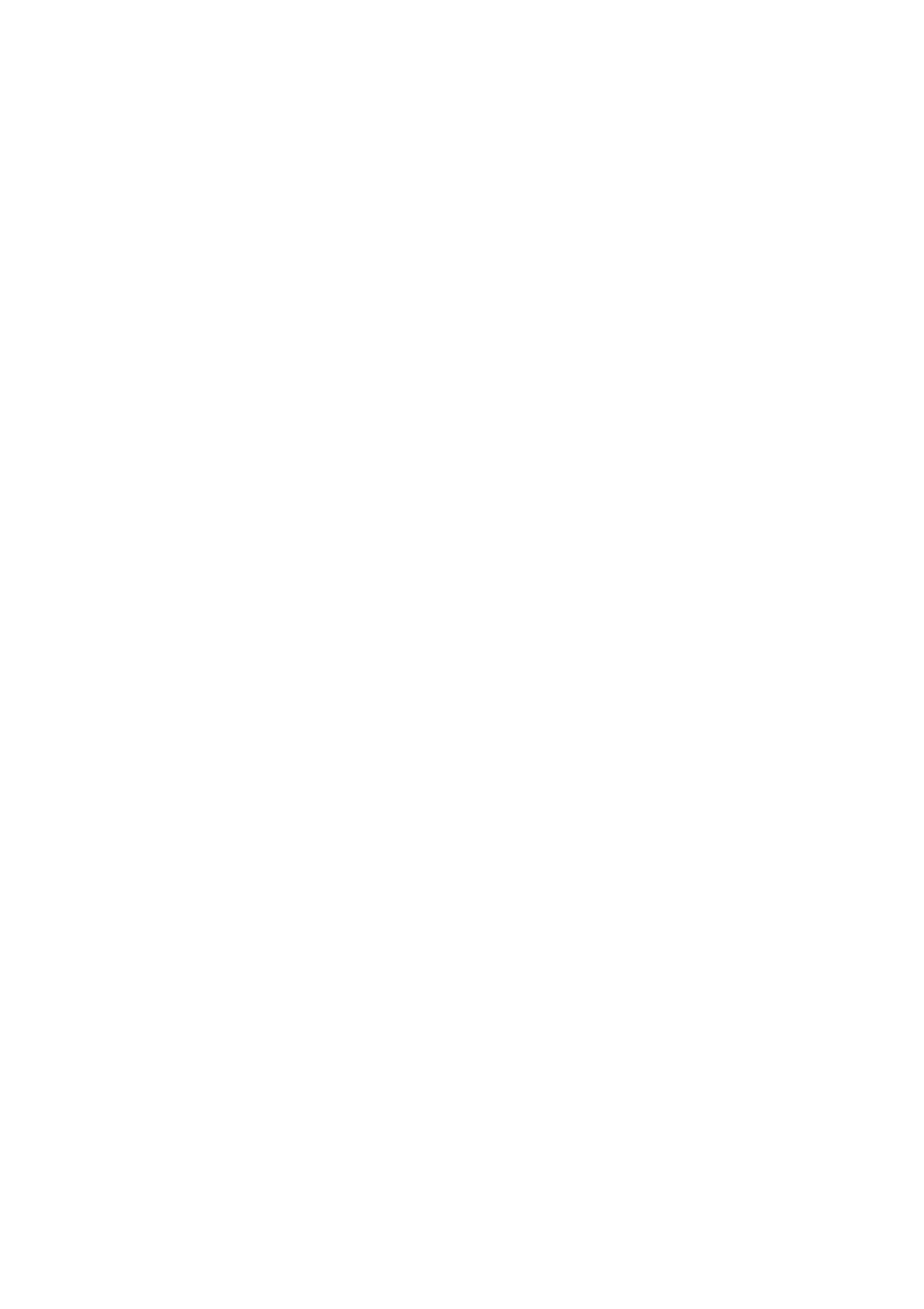Why, why, why why why, did no one tell his mother, that if you're four foot-ten, one-hundred-and-ten pounds, playing the tuba is NOT a good idea!!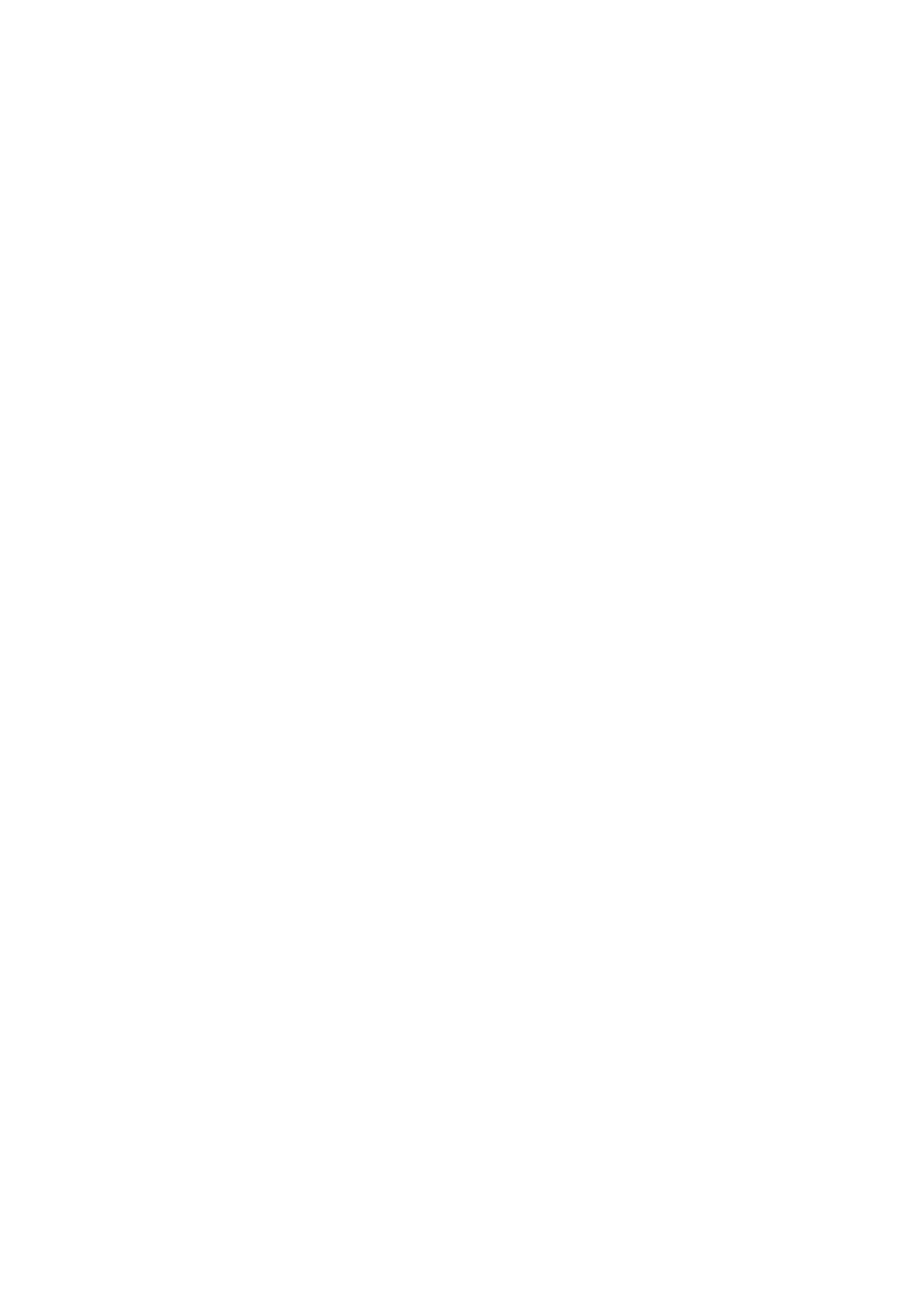Of all those who attempt to tell us what we should eat, dietitians, nutritionists and the like, some recommend two eggs for breakfast. Really? Every person? Two eggs, every single day? Lets do the math here… Two eggs for seven billion people… 14 billion eggs a day, 98 billion eggs a week, Five trillion 95 billion eggs a year… Those poor, poor hens, those lucky, lucky roosters.

I wonder how much chicken these nutritionists recommend?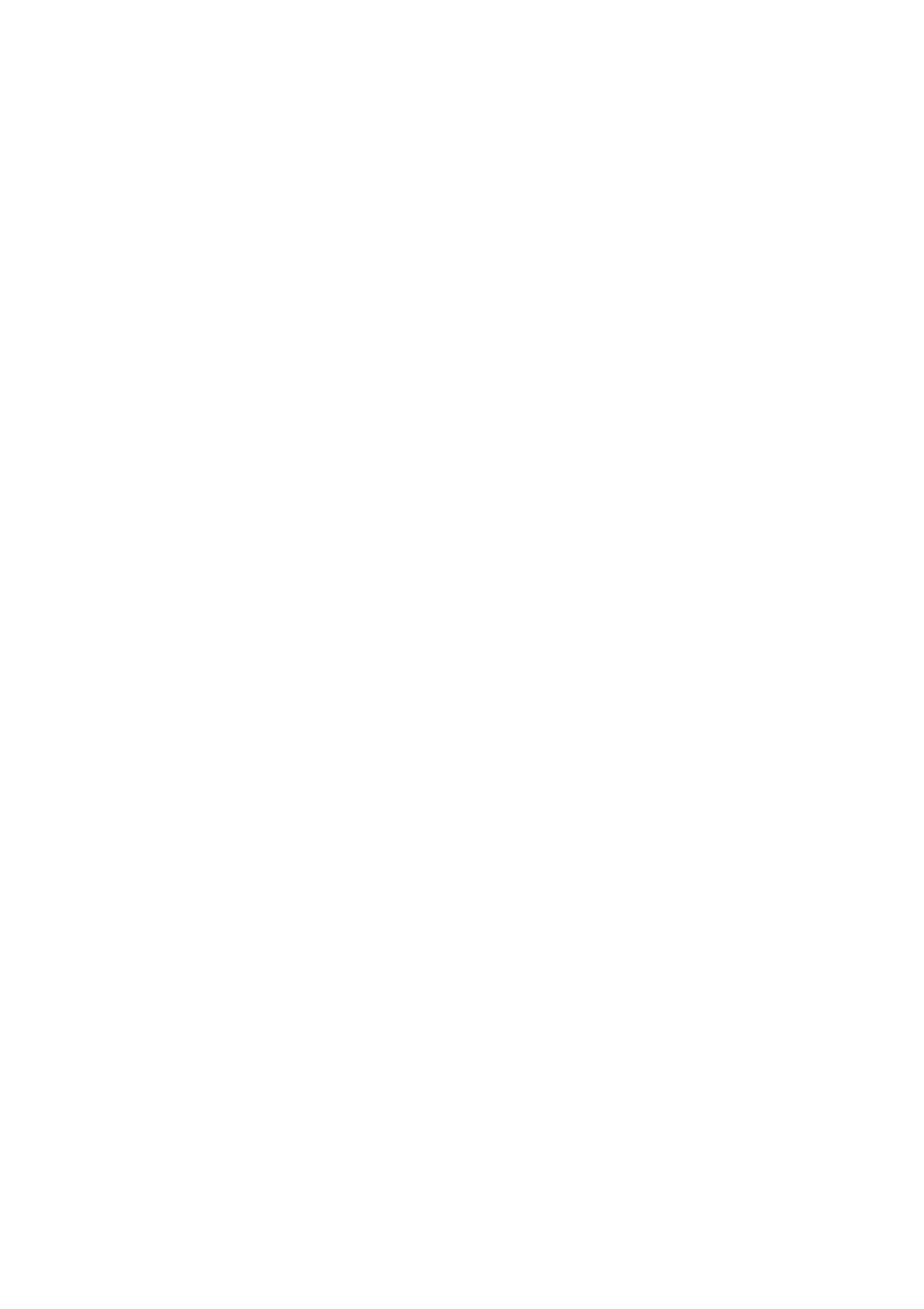### Poolside View

Two, smooth scoops of vanilla, encased in a strawberry bra, could have melted in that sun.

It's hot out here...

Took a dip in the pool, It was still hot.

Until the furry, fat guy, with his mushroom-cloud-muffin top, and his hairy, Chewbacca nipples, waddled right in front of my happy view, and took a dive bomb cannon ball, that missed me by less than a meter.

The tidal wave that ensued, cooled me off.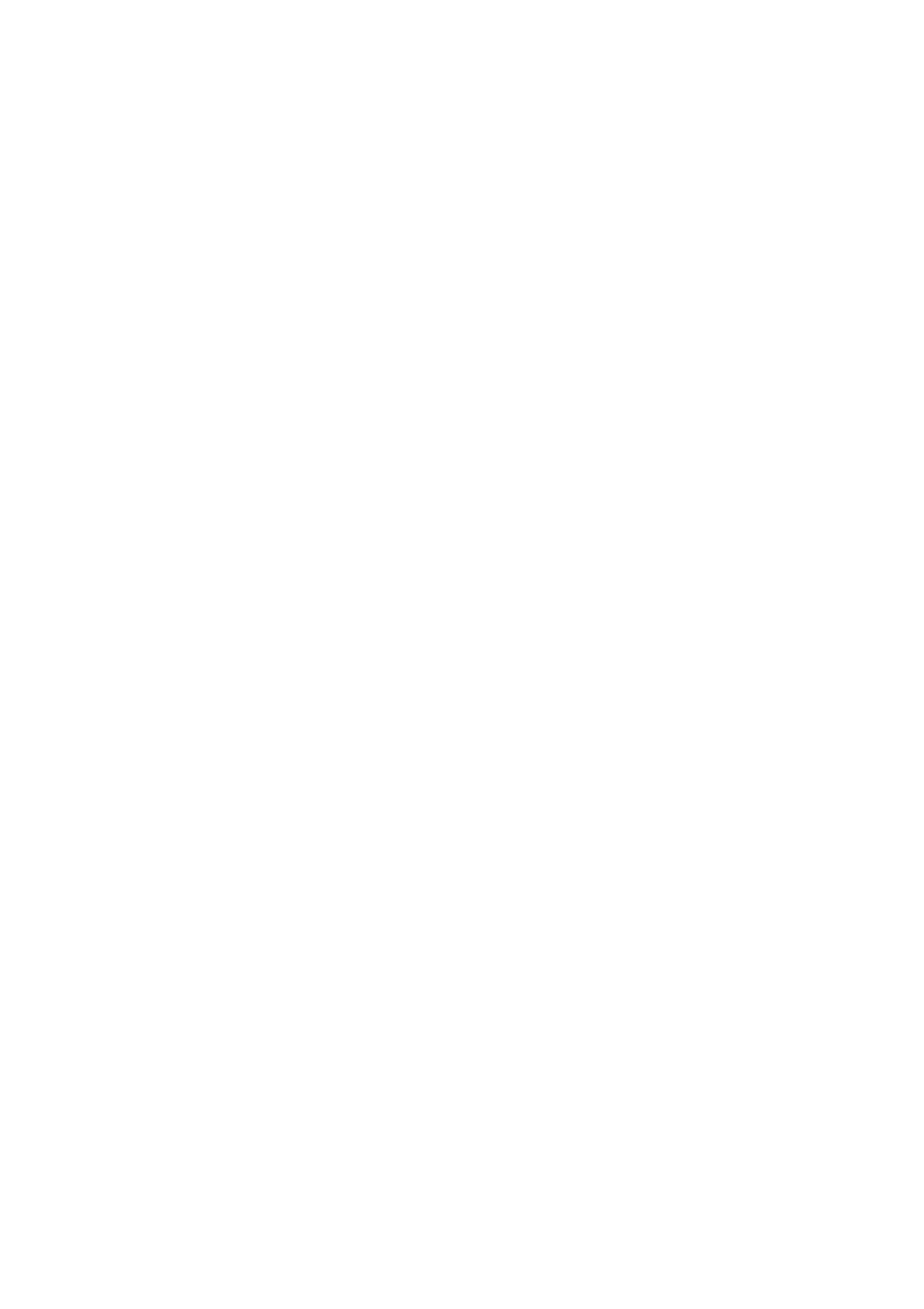#### **Does is A.D.D. up?**

You say I have a disorder that constitutes a deficit of attention, I appear, unable to stare, for countless hours forcing my focus on the frivolous frustrating formulas floundering before me, on the black board. Can't do it without shaking the leg, bobbing the head, looking around aimlessly. My disorder constitutes a deficit of attention? Perhaps the deficit is in what you would have me be paying attention to? Biologically speaking, omnivores have carnivorous tendencies, like a cat shoots after a mouse or a mole, or a bird, darting by faster than eyes can register. What if those adolescent young men who make up the majority of the diagnosed are just in conflict with their personal primal personas? Calling them beyond the classroom window into the No-longer-existing wild, itching to move, run, chase and catch the quarry fleeing before them. The leg, shaking, the head, bobbing,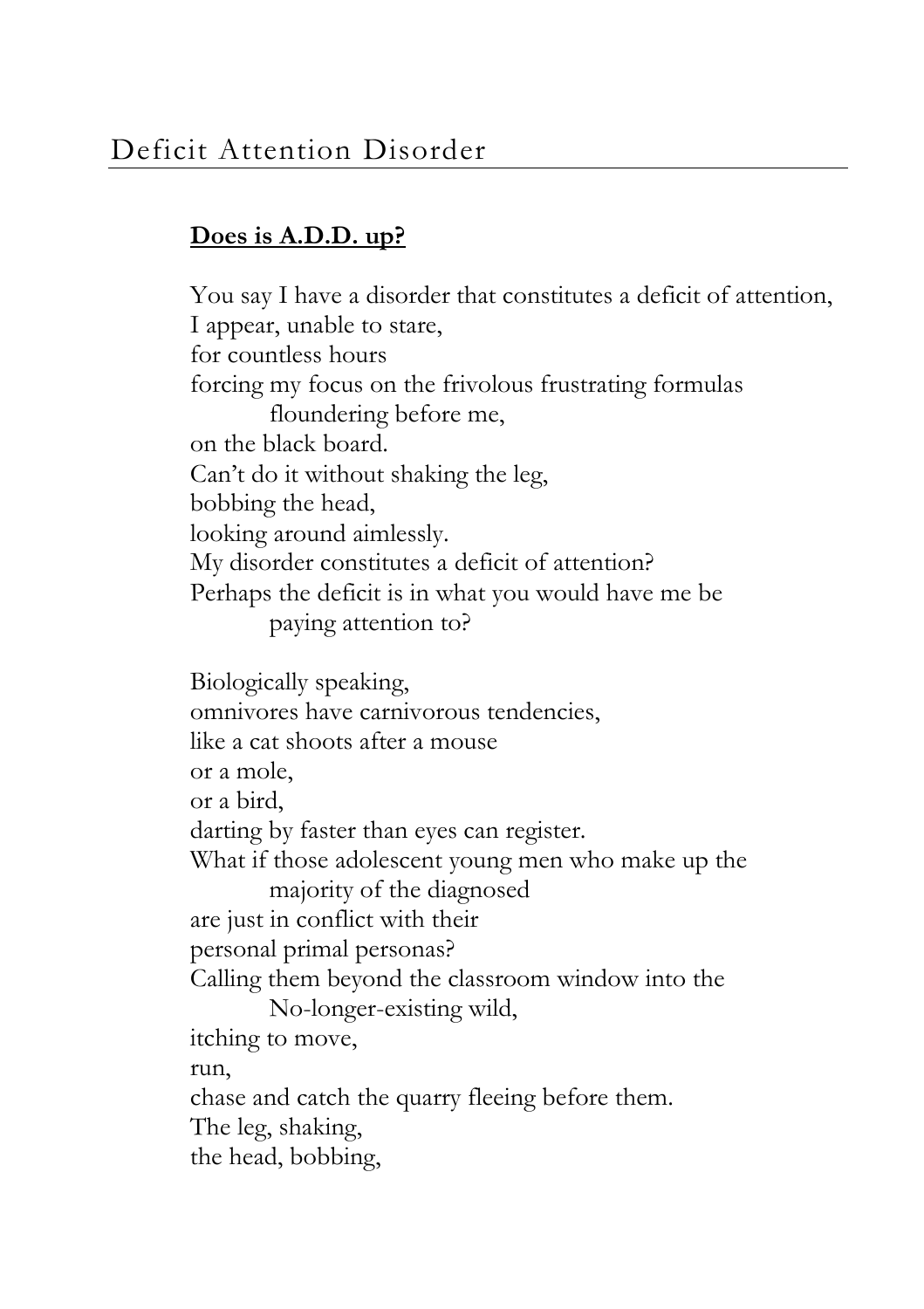body moving, the pent up, unused energy nature intended for us to use to spring out, obtain and bring back our catch to the clan. Your contradicting classroom etiquette, rules designed for simplicity of the structure rather than the welfare of the students is no match for mother nature. And mother nature tells me, I want to be outside… That the answer is out there!

#### *Not on your blackboard.*

That's one possibility, for the lack of attention.

Maybe…it's your boring monotone, your pitiful, pedantic postulations presuming to judge a mind on a number that has lost our interest. Or the fact you have us memorizing minute miniscule details micro and macro learning not for knowledge sake, but to not fudge the statistics on the tests decreed to be handed down to us by who gives a crap from who-the-heck-even-knows land? Now that could lose anyone's interest.

But of course, that's where our focus should be right? not outside, at why the temperature is changing, or looking at the oil spills? Not at the billions going hungry, or the countless people below the poverty line, right here in our backyards? Not at the fact that more than two-and-a-half million people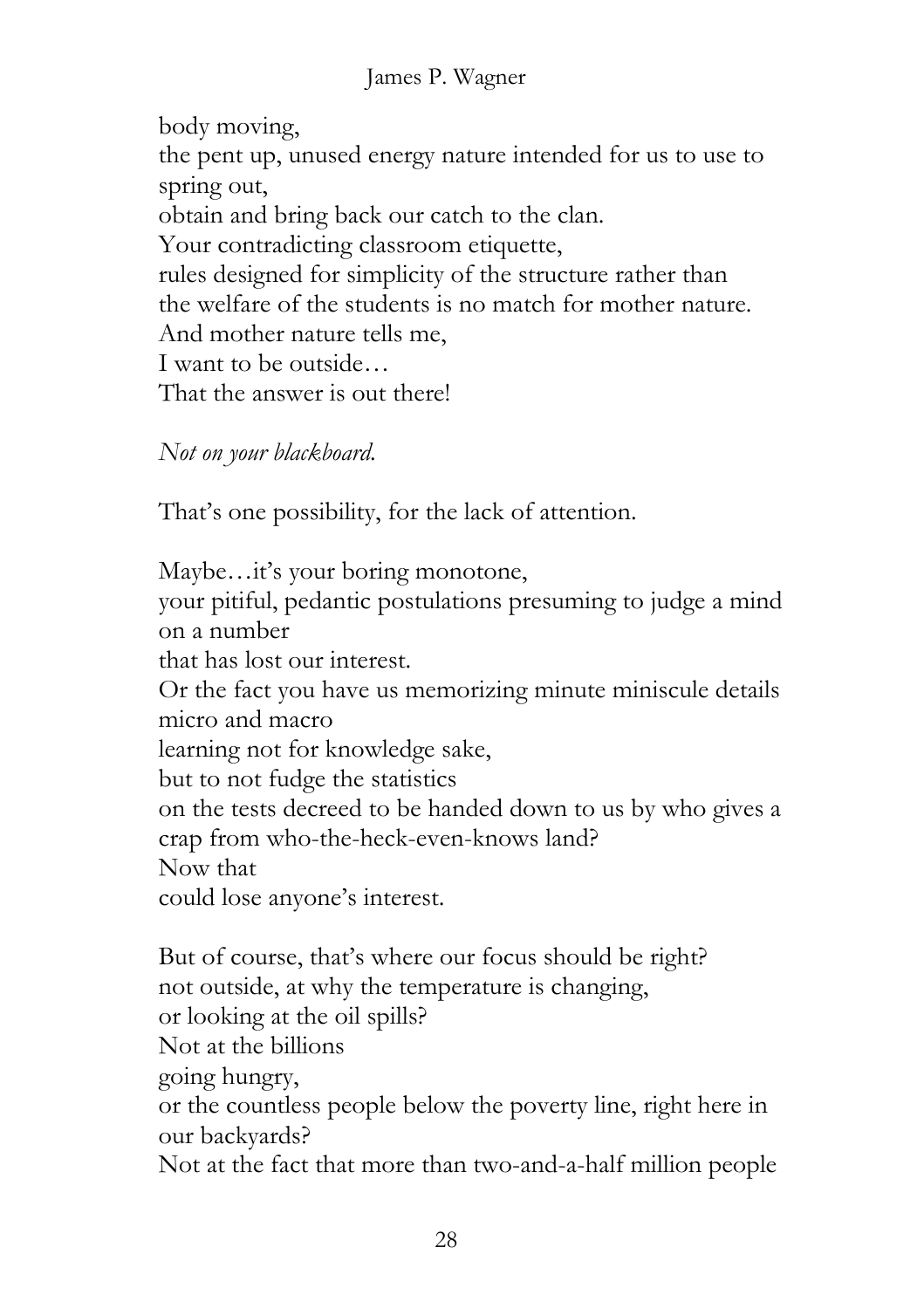#### Irrational Functions and Other Poems

are incarcerated in the land of the free, Or that people are too afraid of lawsuits to help each other in the home of the brave? Not at the hunger or hatred, the unemployment, the pollution, or the war? Not at everything happening right here, right now, under our noses, all of it going by, unnoticed and ignored, for staring at the board 8 hours a day, or at the computer screens in the cubicles, focused in on a single solitary task with all the focus in the world, ignorant of what's going on out there in the real world? And we, the ones with A.D.D., are the ones not paying attention? You say, I have a disorder constituting a deficit of attention. Well, maybe, just maybe the deficit, is in what you would have me, be paying attention to.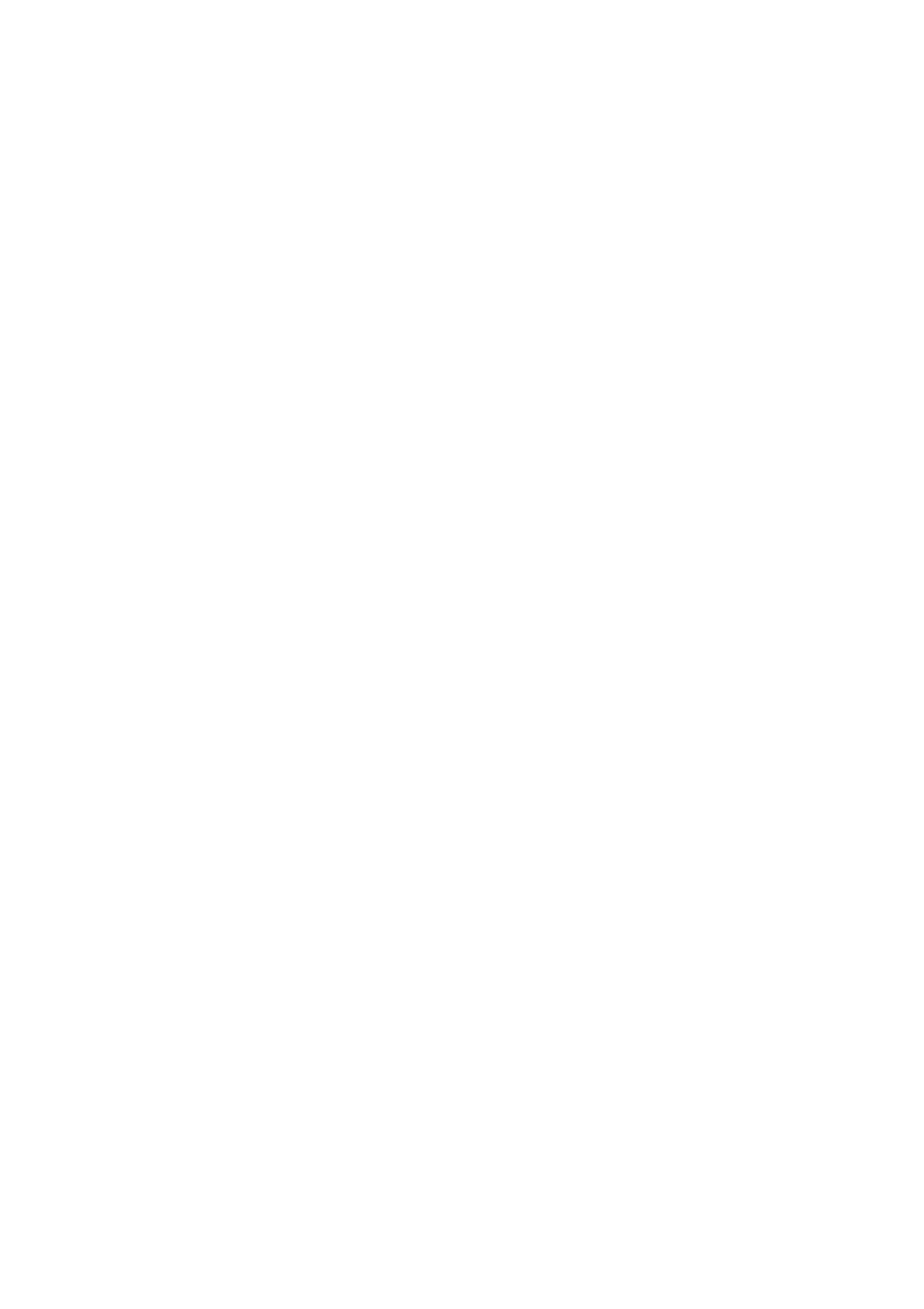His disability was your excuse. His disability was why you did everything for him, after his father left. Woke him up, Made his bed, Breakfast, lunch and dinner. Did his laundry, ironed his clothes. Cleaned, scrubbed, took a second job so he wouldn't have to work one, even though he's 24 and you're 65.

But he can't work, right? He can't clean, he can't do his laundry, he can't cook… "He's autistic! What do you expect?!"

What do I expect? I don't expect anything, but I remember:

I remember him, in the marching band, playing that trombone with more enthusiasm than more than half of his fellow musicians.

I remember his dramatic readings, in English class. Iambic pentameter flowing out of his mouth as naturally as each breath.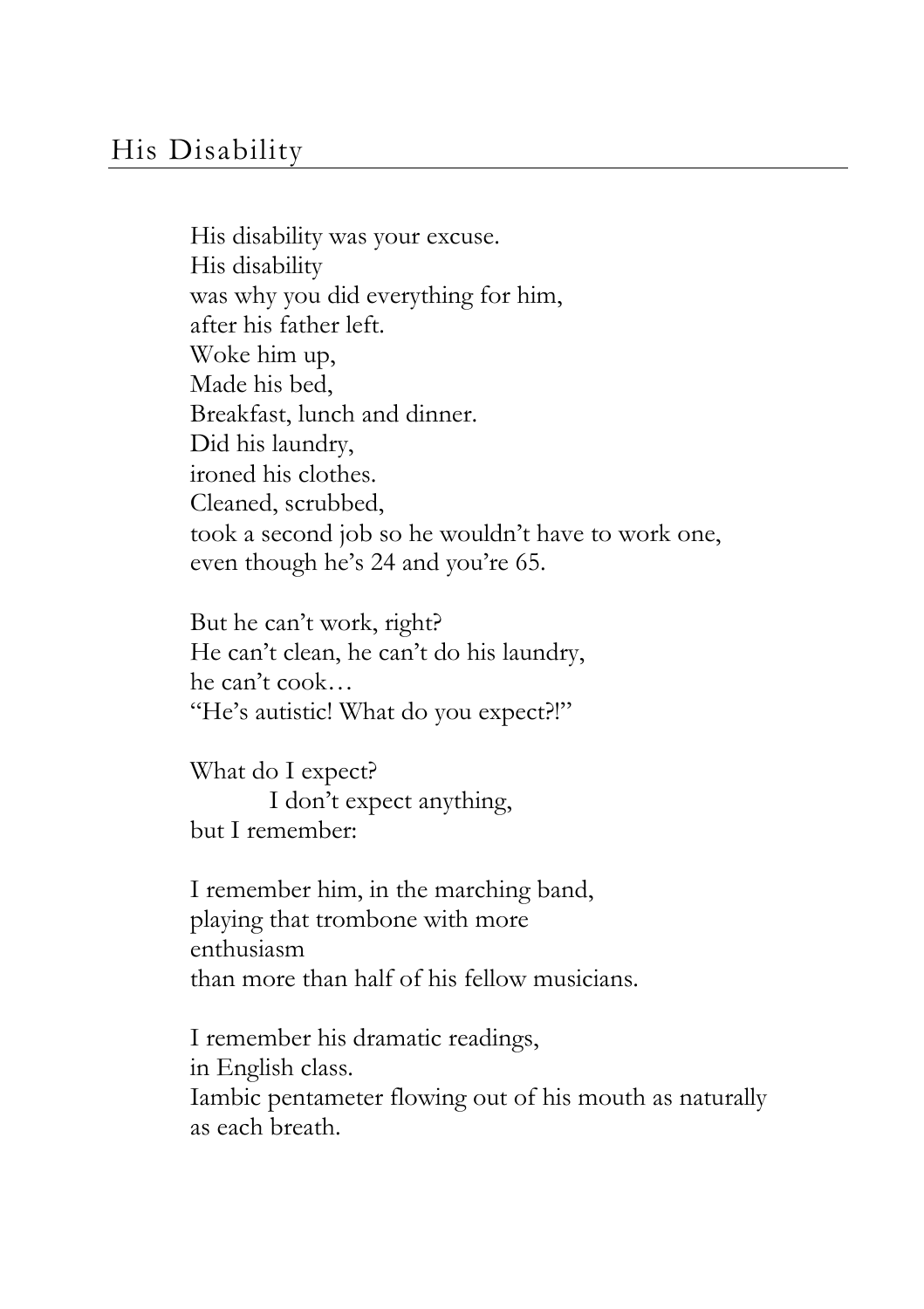#### James P. Wagner

I remember, in history, he never forgot a date, could name all the presidents backwards.

In science class…they might not have let him handle the chemicals anymore, after that…unfortunate incident with the eyebrows, BUT…he has the entire periodic table memorized.

Gym!! When he got hold of the football, everyone, myself included, parted like the Red Sea for Moses. No one wanted to mess, we all stood out of the way, of THAT charge.

I remember his room, spotless. I remember him cleaning, taking the garbage. I remember him making his own dinner. I remember him…being, social…as best as he could.

I remember early in eighth grade, when he did something wrong, you'd punish him.

I remember later on in eighth grade…the punishments stopped. I remember in the middle of eighth grade,

When he would hum to himself.

and twiddle his fingers non-stop, and not realize,

when the other kids were making fun of him for it.

I remember they, the teachers, couldn't handle

that he couldn't sit down

for the entire period.

I remember that they were clueless concerning him, and when it came time for a convenient classification, a consistently competent yet callous teacher aid uttered the possibility

"Maybe he's on the spectrum."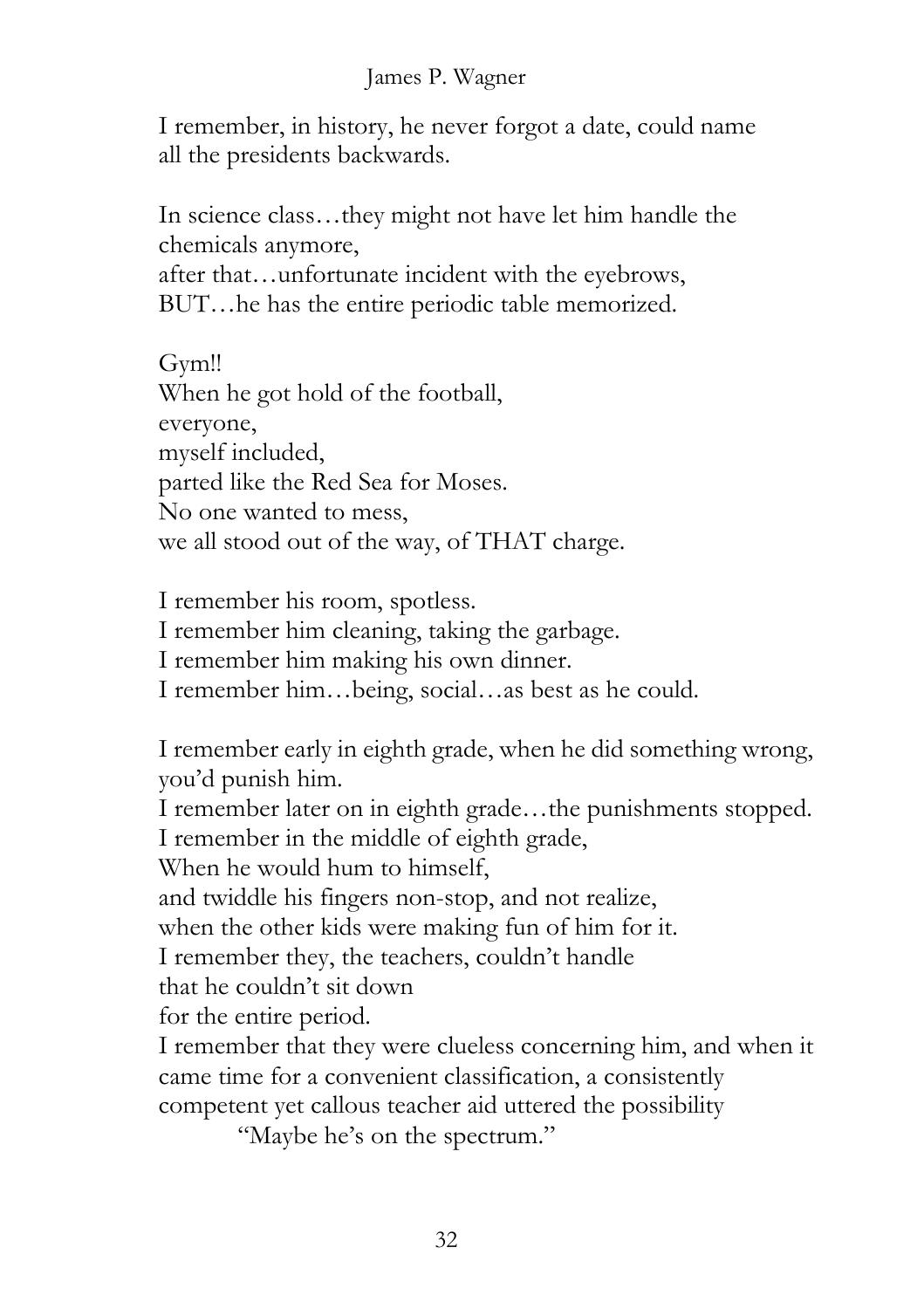#### Irrational Functions and Other Poems

His disability, you say, you proclaim…

Was his disability the reason he could calculate faster and in higher denominations than  $_{OUI}$ r TI-83's?

Was his disability what put him on the honor roll, was his disability what got him more scholarships to more colleges than our graduating class's valedictorian? Free tuition, free dorm room, Meal plan, books, all bought and paid for in a package fit for a king, before he set foot there, only so you could tell him, "It's ok, you don't have to do this if you don't want to, you can drop out." So he did: his disability.

So now, he sits in his room, all day long, and you make his bed, breakfast, lunch dinner, wash his clothes, clean the bathroom after him, while he does NOTHING. Gaining fat, gaining weight, on the computer, video games, 24/7 No friends to speak of, No responsibility, productivity, Life to call his own?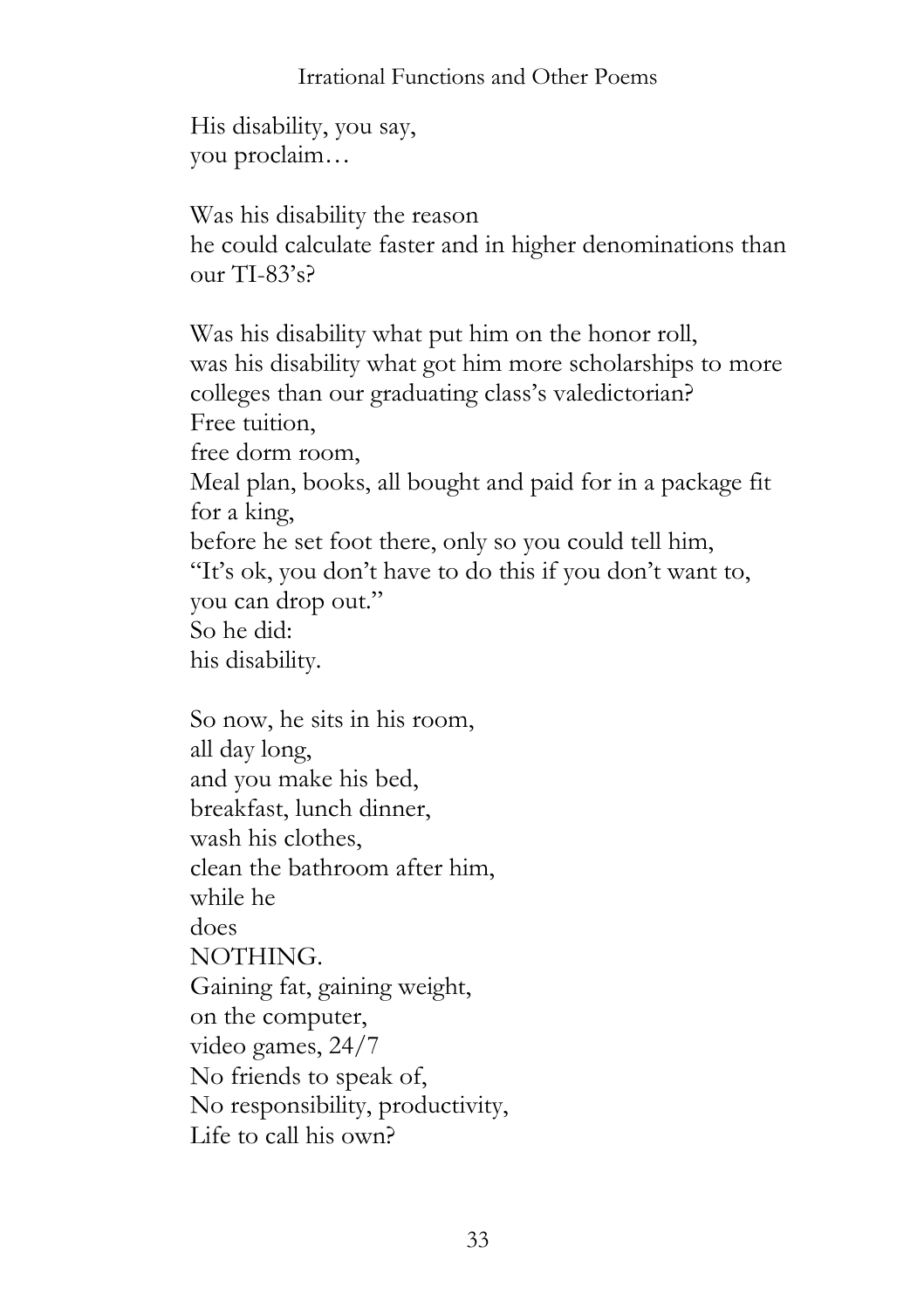#### James P. Wagner

What happens to him when you're gone? Now that you've taken off his gloves, taken him out of the ring, his muscles have atrophied, no longer able to go ten rounds, with life. Will he relearn all that you made him forget? Or will it be KO in round one? I don't know, but don't talk to me about his disability because I remember what I didn't stop him from doing.

His disability, you exclaim, his disability. Disability defined as what gives one a disadvantage. His disability. His disability. His disability…is…you.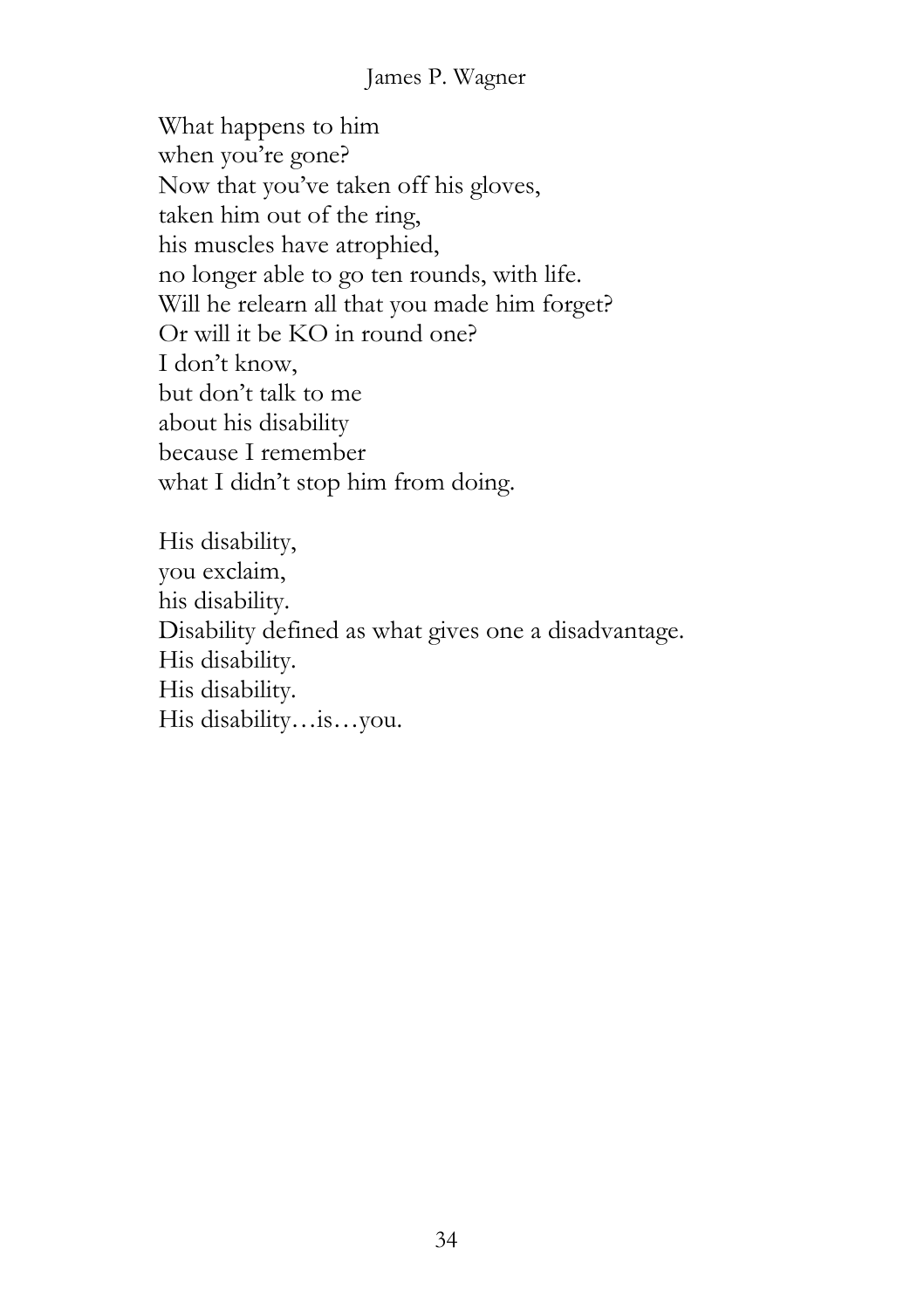I will build a bust of you, my former lover. Carve out your pretty face, shape your eyes, your lips… your beautiful, flowing hair. Will make every single little point, little detail, as perfect as I remember you. So that when I smash it with a baseball bat, it's that much more satisfying.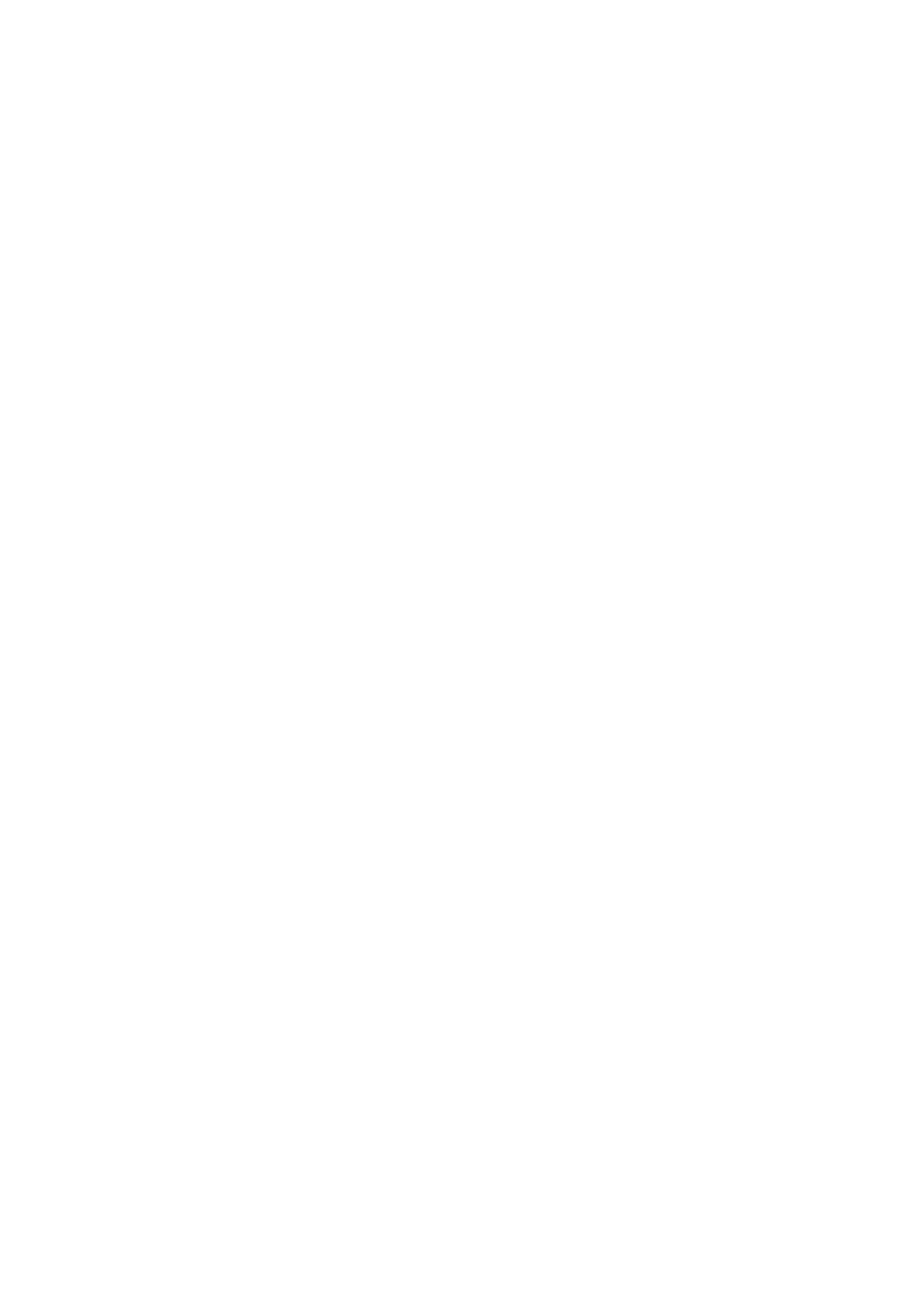She was only five-foot-five, but she had DD's! Or at least I think she did… When she got up and walked over to me, and they were bobbing up and down in that tank top, my ADD went out the window and I paid good attention, debating with myself, whether those DD's were in fact DD's, or just plain-old-regular D's. As she stood there in front of me, muttering little nothings in her native tongue, something like "Hi, how are you, I'm blah blah," or something, I couldn't help it, the science major in me that didn't matriculate at any university I know of wanted to test his hypothesis… …see those milk producing jugs just a little bit closer… …purely for scientific research reasons, of course. But, I never got the chance. Apparently I hadn't learned the approach rituals for this species, it involves something to do with...eye contact? And after that cat-claw-turned-bear-paw, knocked my glasses... …I mean...scientific lenses off my face, she turned to head back to her habitat. I never got a closer look at those DD's, but as she left my eyes found their way, to another point of inquiry, one that you can only get a good look at, from the rear. I sighed, and wished it wasn't too late to change my major to biology.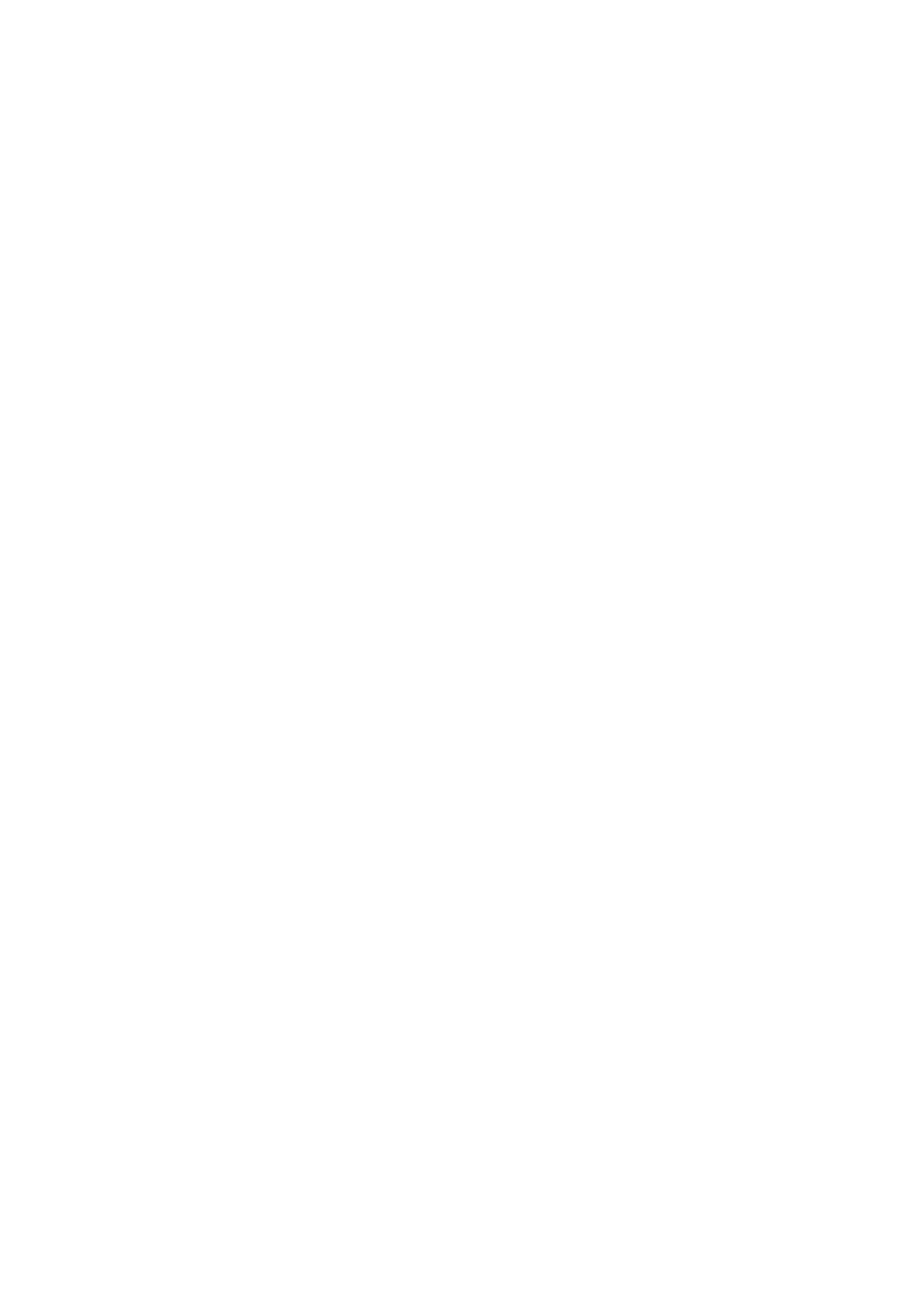Hypocrisy is a meal we all share together, a dish decreed down to us, shared in our selfishness. Attempted sovereignty or tool for survival? Some go back for seconds, thirds, fourths, suck up the entirety of the remaining, stuffing, into their mouths so fast, soon after stuffing, puking up the remains, in everyone's direction. Accusing the single-portion takers of gorging, going through their garments in search of grizzle as proof of your postulations. At home in the mental state, that this makes you master of truth and honor. In dessert you absorb copious amounts of their finest intoxicating concoctions slurping the selection waddling back and forth nearly collapsing on the sober host who's had none of his own now depleted wine supply.

To them you are a guest, to yourself, you are entitled, and will dare to stand there in wonder clueless the next day, as to why the messenger bearing the invitations, is absent, and you will curse them, for being discourteous.

Oh what magic mirror do you look into each night, with the painted crown upon your forehead. And what scale do you judge by, that bears heavy in uneven favor, of your position,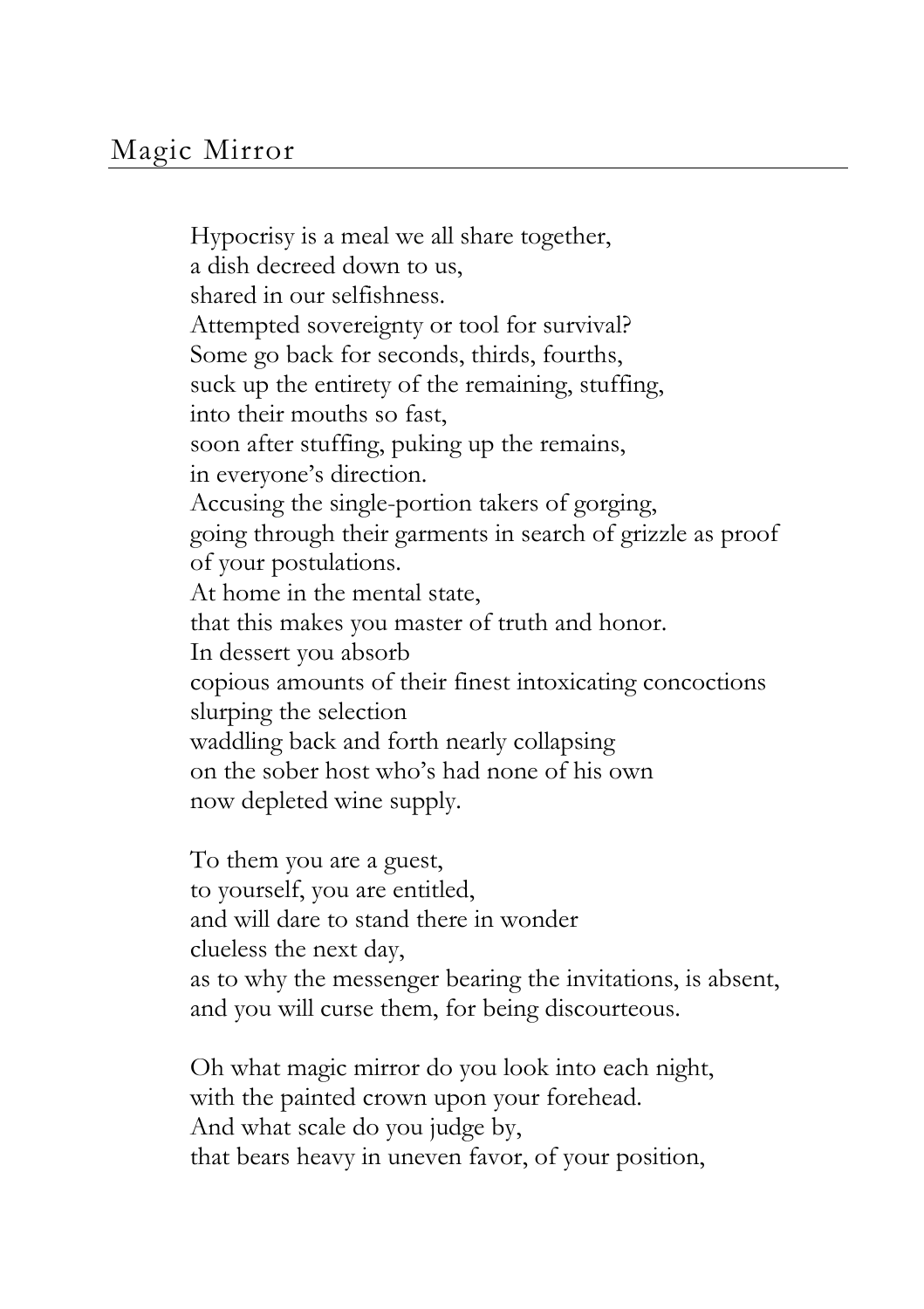#### James P. Wagner

despite what sits perched on the other end of the barter, light, or non-existent, from your half of the deal.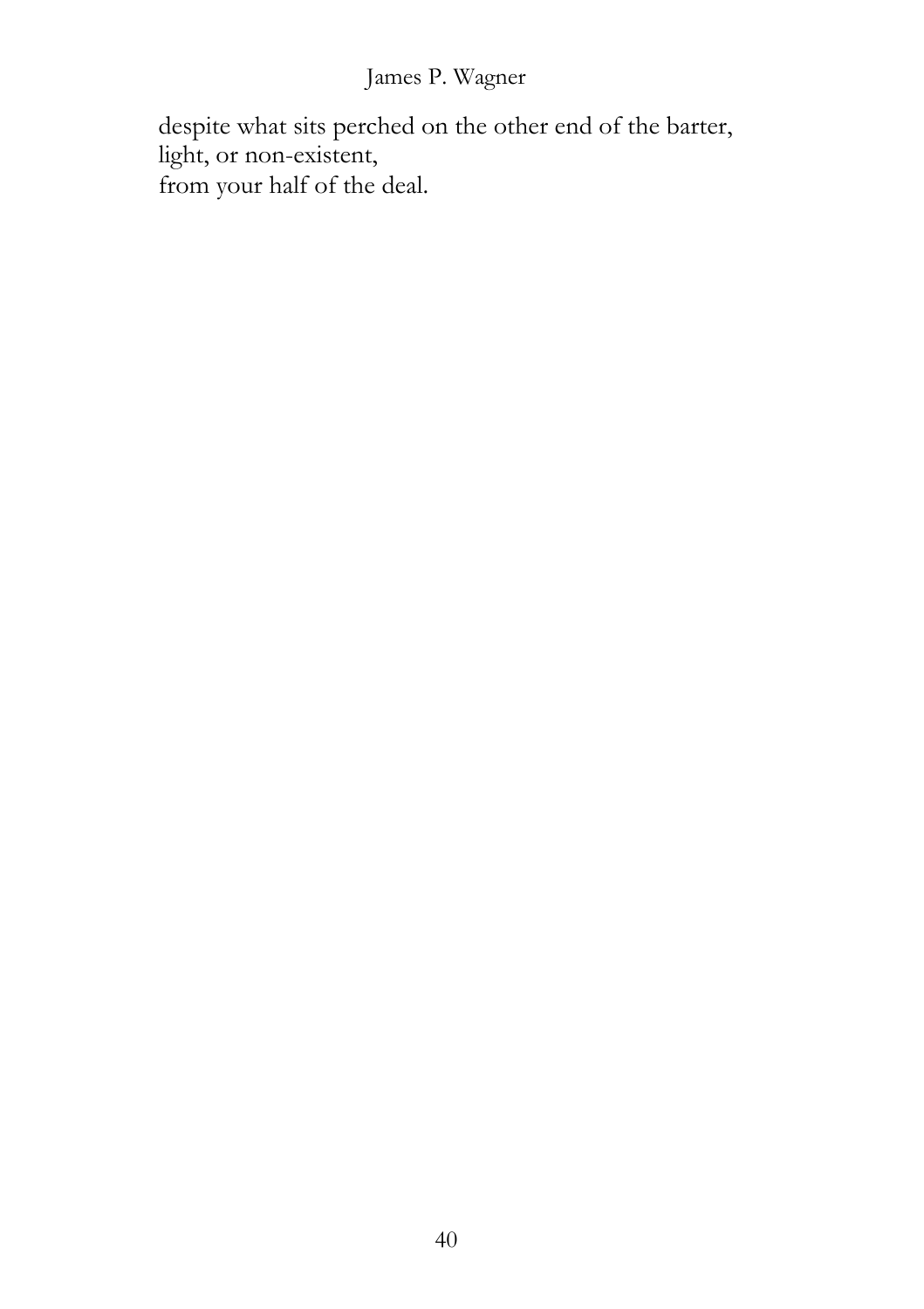One quick turn, a slight slip of the hand, smack and tumble. My oversized gold band that I still, still wear, collides. The 16 ounce, fire-engine-red cup with the barn logo on the side- sun shinning over, with the rooster on top almost cock-a-doodle-dooing, tips over.

The white cap firmly on top spinning once, twice, thrice, over and over as it all slows to a crawl. Mimicking the rooster, I let out a loud yelp.

The spinning object, force, acceleration and all meets the floor. Half regular, half decaf, Two-and-a-half sugars, one Sweet and Low, with half and half, one drop of French Vanilla creamer stirred six times—splatters in a single second.

No amount of crying, convincing or counseling, will bring the millions of drops of that splattered coffee, back together again.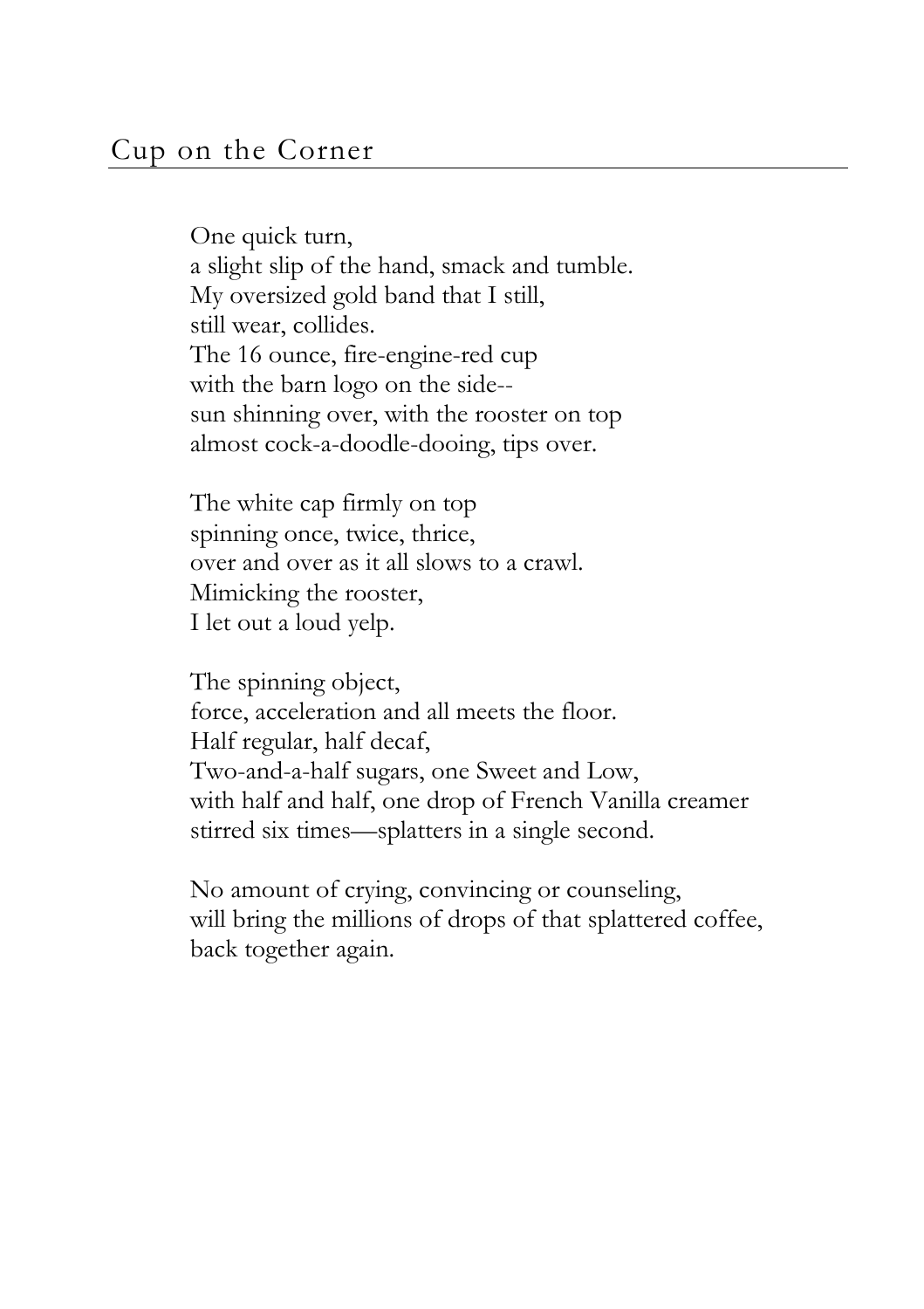### World of the Squirrel

*"Worlds are altered rather than destroyed." –Democritus* 

Down the branch through the broken window, with shrubbery and vines on the outline, back to his search, on the inside of the short stacked two bedroom with the dusty photograph knocked over on the water damaged desk. He exits through the front, where no door stands in his way past the cutoff designation reading nineteen-fifty-blank. Onto the path, passing the empty dish, where no food was waiting for him. He scurries down the broken, cracked back road, meandering through the graveyard of broken-down, old cars towards the tree trunk sticking out the minivan stretching into the sky. He looks upward awaiting the next acorn that will fall.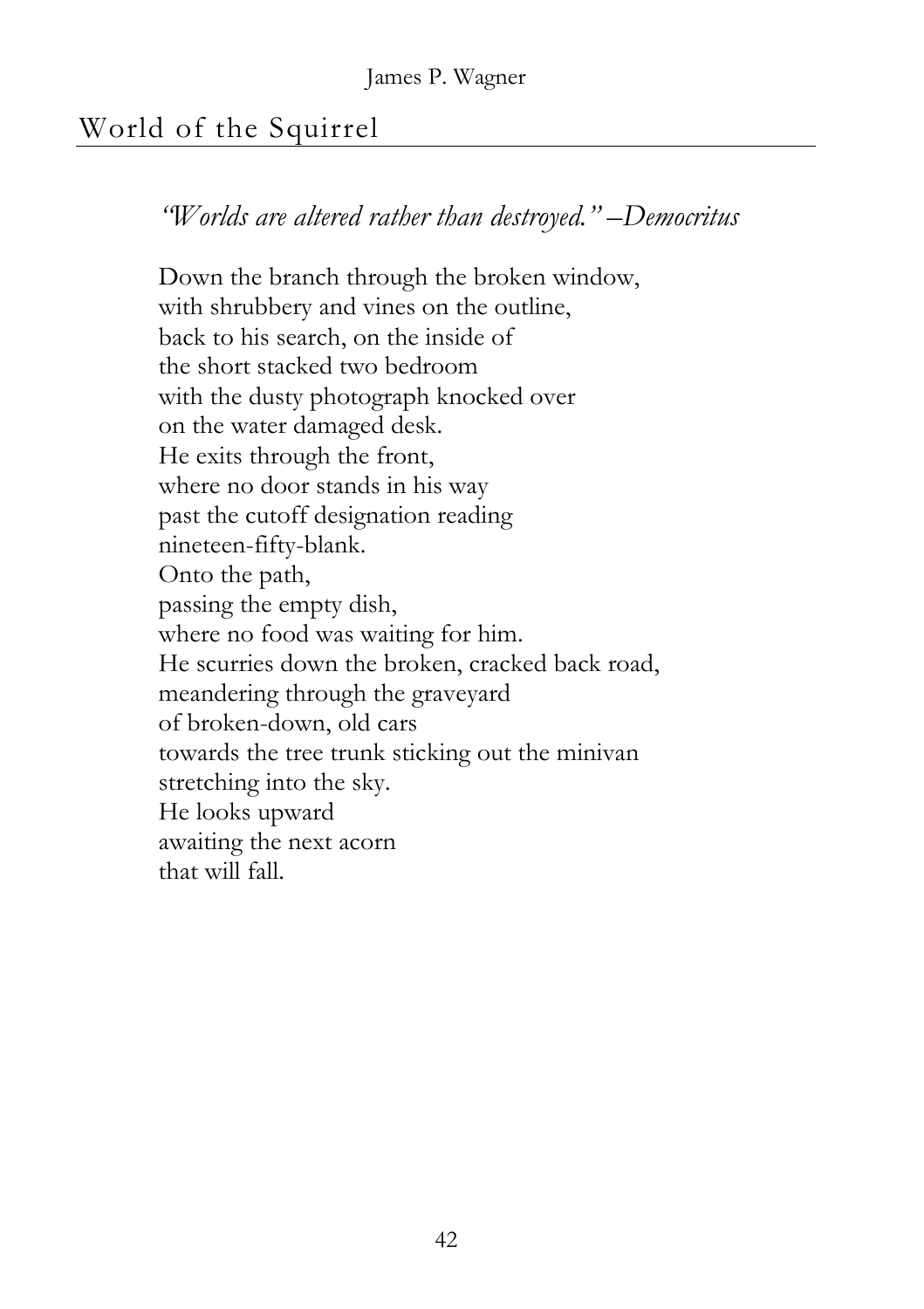### A Cruise on a Funship

We pull out of the Hudson, passing by the Statue of Liberty. Everyone looking, glaring, staring, snapping, creating their own impressions, interpretations, views, of her universal, unending message to us all.

Moving out on the water, all waiting to reach a certain length away from the land of the free, before they can legally open the casino.

There is advantage in the ocean, beyond a certain point- no past to locate behind us no future to look ahead, only the present.

The ship we sail on rocks back and forth seeking balance. How big a wave would it take to sink us all? Waves of that size do exist.

Forecasts, radios, sound waves and blinking lights, high-tech forms of communication, do their best to keep everyone safe, each passenger seems completely at ease. We've come a long way since the Titanic. Luckily, no meteorites have crashed into the ocean in our proximity.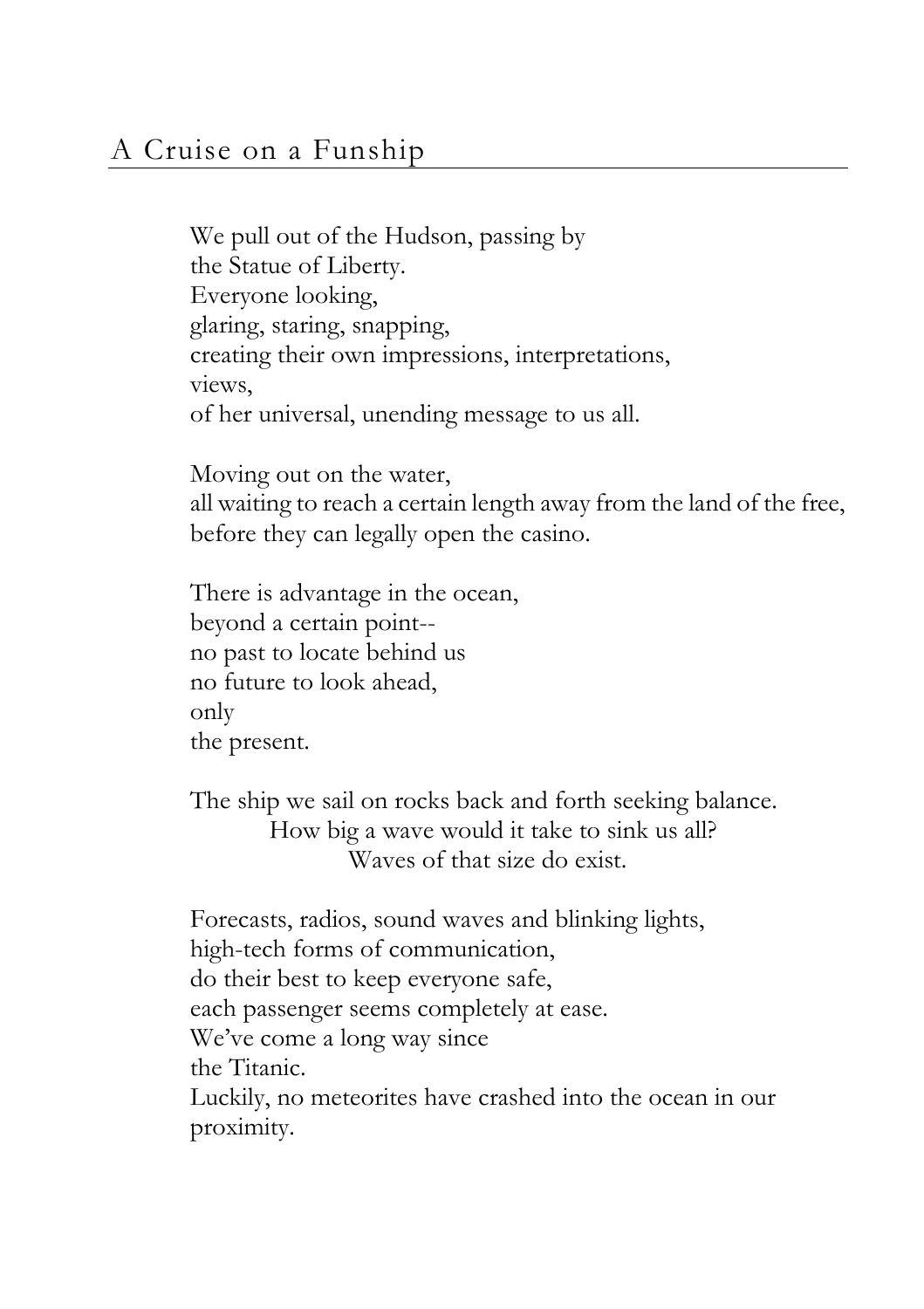#### James P. Wagner

Sitting here in the green and black decorated sports bar, not glancing at the eight screens overhead, too focused on the rum and coke, the chocolate-flavored cigar I smoke only once a year, and the notebook. Wishing I could smoke this cigar in the Jazz lounge, hearing the Jazz trio, the live band playing their beat for beat, meet and greet, telling the tales of the Jazz age, like F. Scott Fitzgerald, reminiscent of a time long gone, the roaring twenties, parties, drinks, spending without care. The good times to be had--the only thing on the horizon, the only apple of the eye, an apple now all too often forbidden, the rule against a decaying Eden, for no reason, treason to not put that desire on the back burner, to do one's duty. Duty, to an undefined entity, Pre-baby boomer script, in the late third act we are all acting out. Over fifty countries represented on the ship, A name tag on the waiter's suit tells me whether to say thank you, gracias, merci beaucoup, salamat, terima kasih, Or ask him or her how to respond in their native tongue while they proudly answer, happy that a Yankee doodle dandy would find it handy to know how say a phrase the way they do. They work twelve to fifteen hour shifts at a time,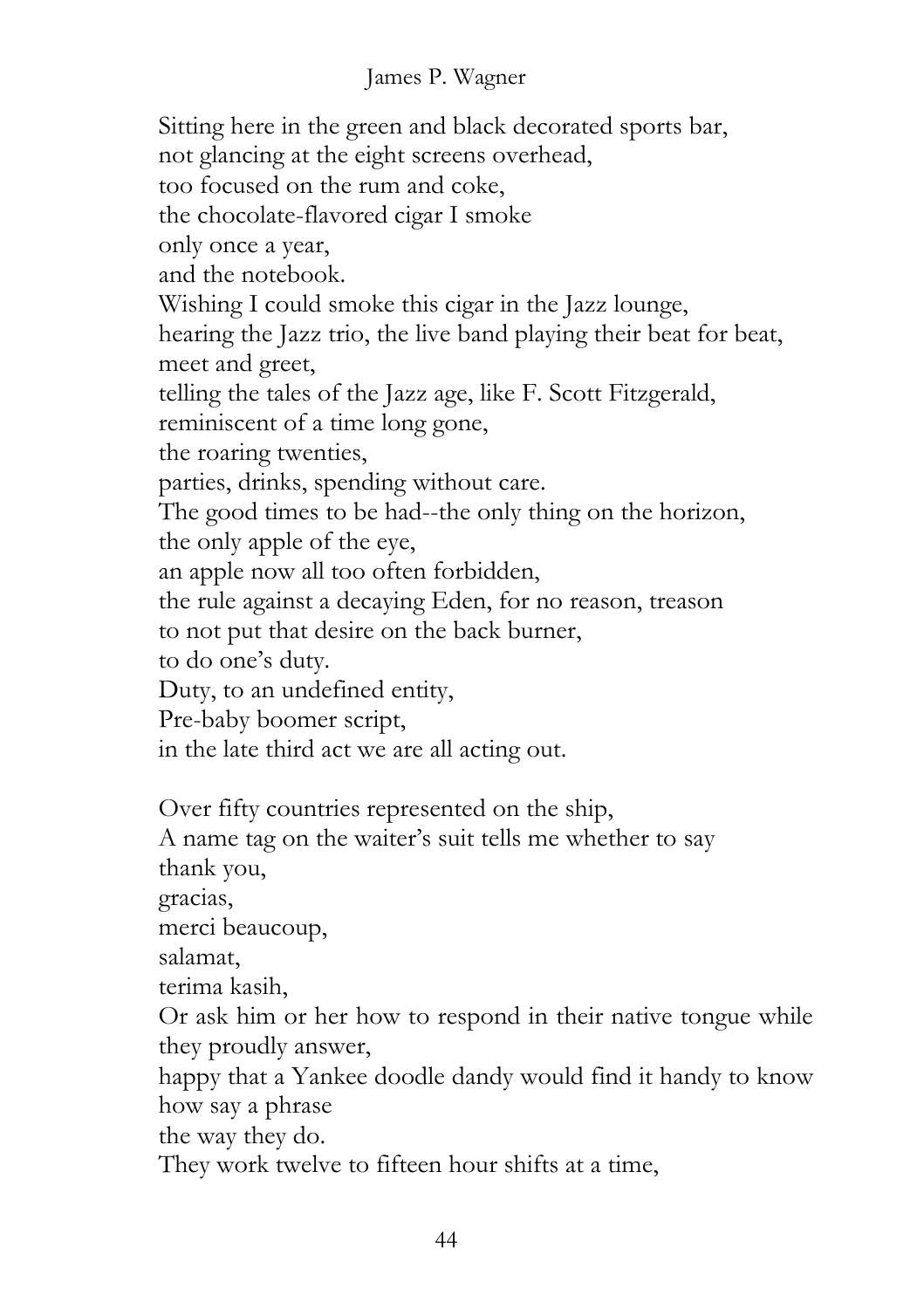Irrational Functions and Other Poems

serving drinks, cleaning floors, Pushing the grandmother up the ramp to her cabin, while her two seventeen-year-old grandsons are too busy figuring out the new apps on their Iphones. Dealing with the lady in the quadruple-X shirt complaining that her chocolate molten cake hasn't arrived yet. Where are those fact-chasing, survey-serving economists when you need them, at the right time, with the right mentality to take a look at dependency theory, here on board this ship in its glorious microcosm?

Quadruple-X shirt has to hurry, She has to run to the casino again, Reduced minimums at roulette, blackjack. Me personally, I like to use the Fibonacci strategy, increasing the bet only on the winnings, then going back to the minimum, always attempting to resist the urge to go all in. I don't always succeed.

And when I lose, I wander, hijacking a piano, locating, detecting, the only one with no lock, playing "my heart will go on." *We're on a ship dammit! That's why!* 

The night times, the disco, the parties playing age-old music, from twenty, thirty years ago, before voices were completely digitized, and one actually had to have talent. *Billy Jean* playing,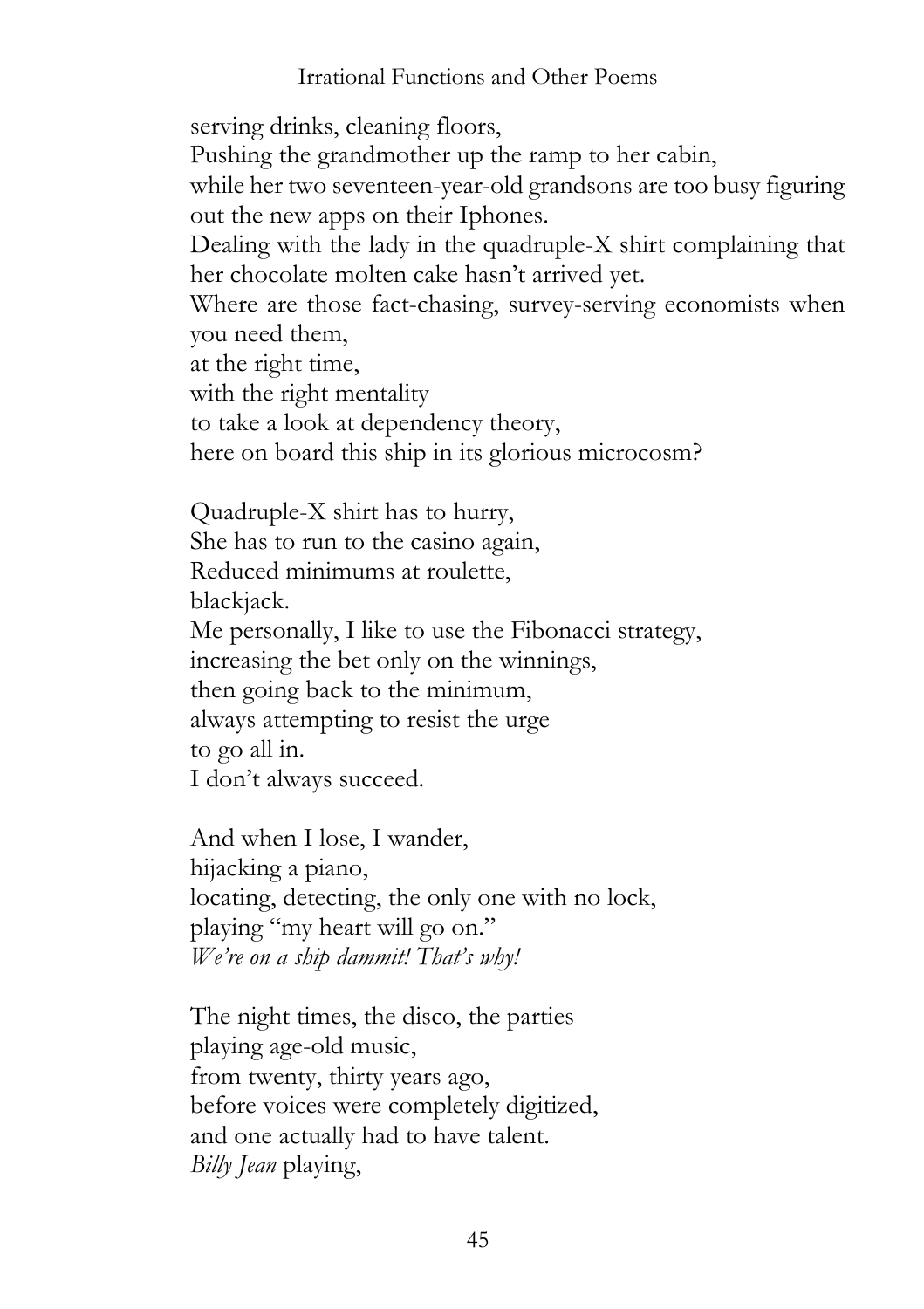#### James P. Wagner

reminding me not to break young girls' hearts too bad that I really have no control over that. Hearts will be broken, despite intentions, like Bob Marley once said, "the truth is everyone will hurt you, the trick is finding out which ones are worth suffering for." But here, out on the ocean, no strings attached, preppy girls who wear school uniforms will twirl on the poles, like a girl who has to do so at fourteen for singles, just so she can afford to buy lunch. Hoping if they step out of their element, do something different that they wouldn't do in their normal lives, they might find something that they've been searching for. Was it the perfect Romeo, the Leonardo DiCaprio who would make her heart go on? Was it the big jackpot in the Casino that would make the gambler forget his financial woes? Was it the spiritual awakening of being at no place in no time in the middle of space that one can't trace so you can find the inner peace that you seek but can't get with the two-hundred-and-thirty customers at your shift in retail, or the boss pounding down over your head with deadlines piling high, folders on your desk through the roof demanding your attention, your focus on frivolity so the major questions, the important inquires, like who we are, what are we doing here, why, why, WHY, are all put on hold, indefinitely.

But here, on the Funship,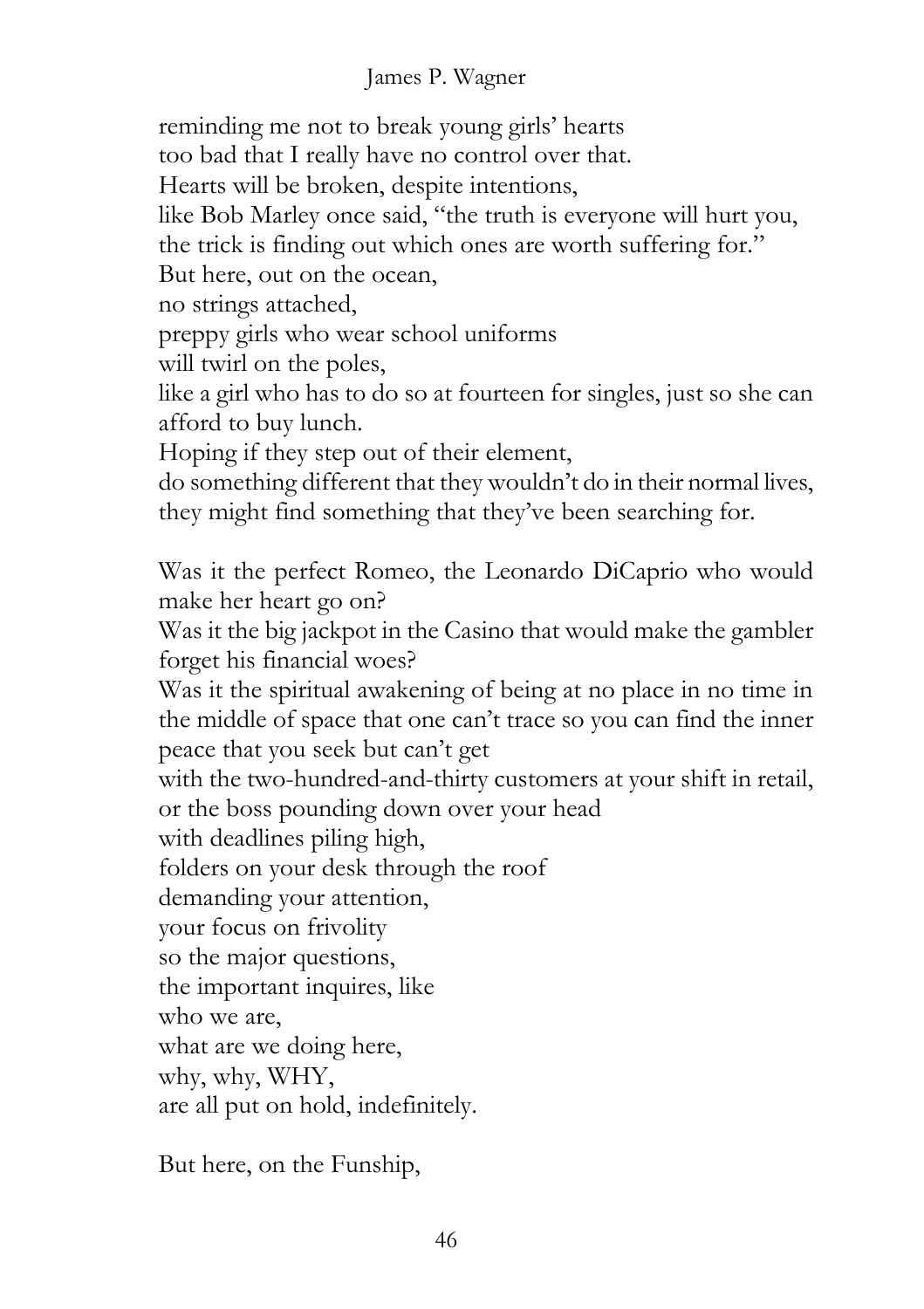#### Irrational Functions and Other Poems

sailing back into American waters,

watching the performances,

live bands playing,

dancers kicking,

Middle-aged-cubicle-slave-paper-pushers, now pushing

the twenty-two-year-old jersey girl closer and closer as they exchange beats back and forth,

bopping to the beat of music he hasn't heard since college.

Party in the USA playing at a pace that gets me moving at a speed that I can't recognize.

Not stopping until my eighth step outside, onto the deck of the ship to see the skyline of New York on the horizon, and the sun slipping up out of the corner of my eye, reminding me, that in two short hours,

we all have to go back

go back

to whatever it is

we really are.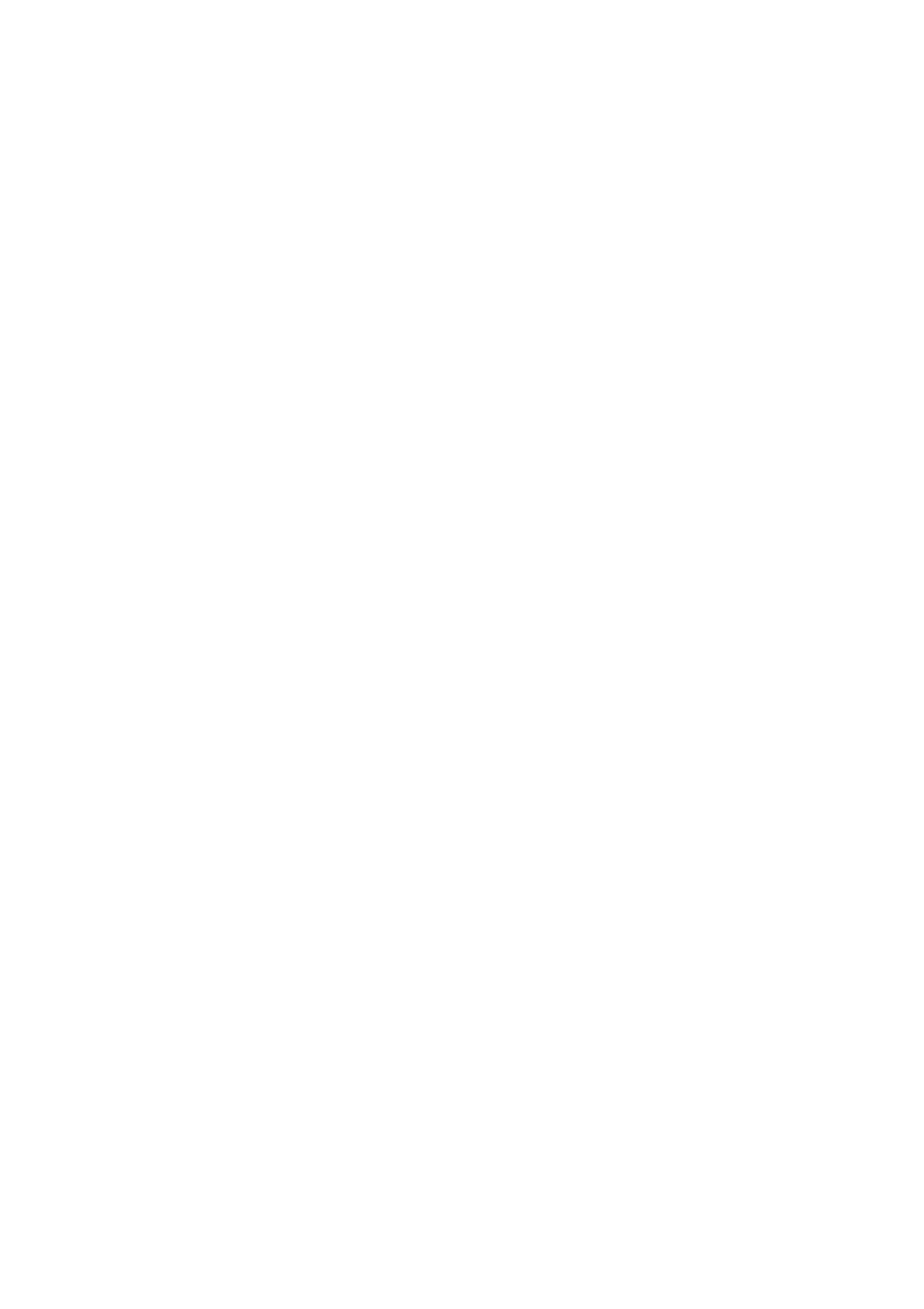No, no, no no no! I can't do this, I must be crazy. You must be crazy! How in the living heck can you expect me to write a love poem? Love poem… love poem! I could NEVER write a love poem!

"Once upon a time, my half-fiancé, half-cheated on me with that half-marine when she was at her half-assed college half way up the east coast!"

Blah, doesn't sound too good, does it?

"Oh the mystical magical marvelous evening meetings by the seashore, with the sparkles and rainbows glistening in the spring air…"

What are we, fairies!?

Maybe I'll get down on one knee and confess, my deep, unyielding, unrepentant, guilty, jealous, burning, burning, deep, jones, obsession, desire, undeniable love, for cheese fries!!

How could I ever write a poem to express something as complex and unimaginable as the *L* word?

How can I hope to write about…my own experiences? No way to describe that feeling deep down in my bread basket, the tingling anticipatory reaction I get just seconds before I see her.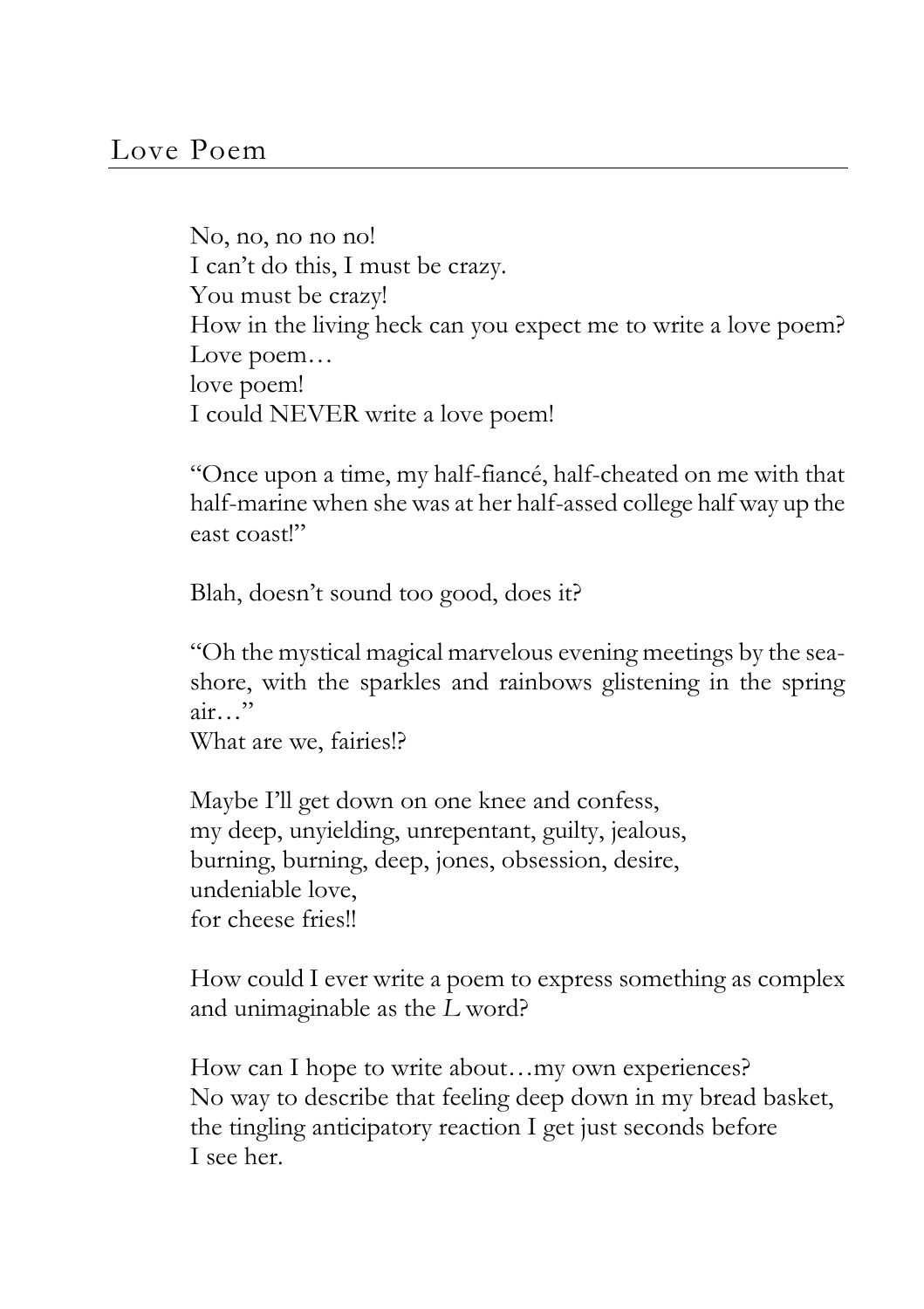#### James P. Wagner

I could never explain that her kiss still lingers on my lips deliciously for ages after we part.

How the hell am I supposed to say that I, a grown man, can sit there, in his comfy chair,

curled up with a hankie, tearing as tale as old as time from Beauty and the Beast dances before my screen just because of the feelings she has breathed into me?

I didn't just say that out loud just now, did I?

No way!! That's it! I can't do this!

I cannot explain to people that feeling of unequivocal contentment when she's there with me, arm in arm, hand in hand, entwined in a cuddle cloud, on the couch with the fire in the fire place burning. Not even needing the Lord of the Rings on the TV screen to take us to the fantasy realm that we are already in, in our embrace.

No, yo no tengo las parablas, tidak salamat, terima kasih No way to convey in English, Spanish Indonesian or Tagalog. I'm done, that's it, I can not write a love poem. I just don't have the words, to do it right.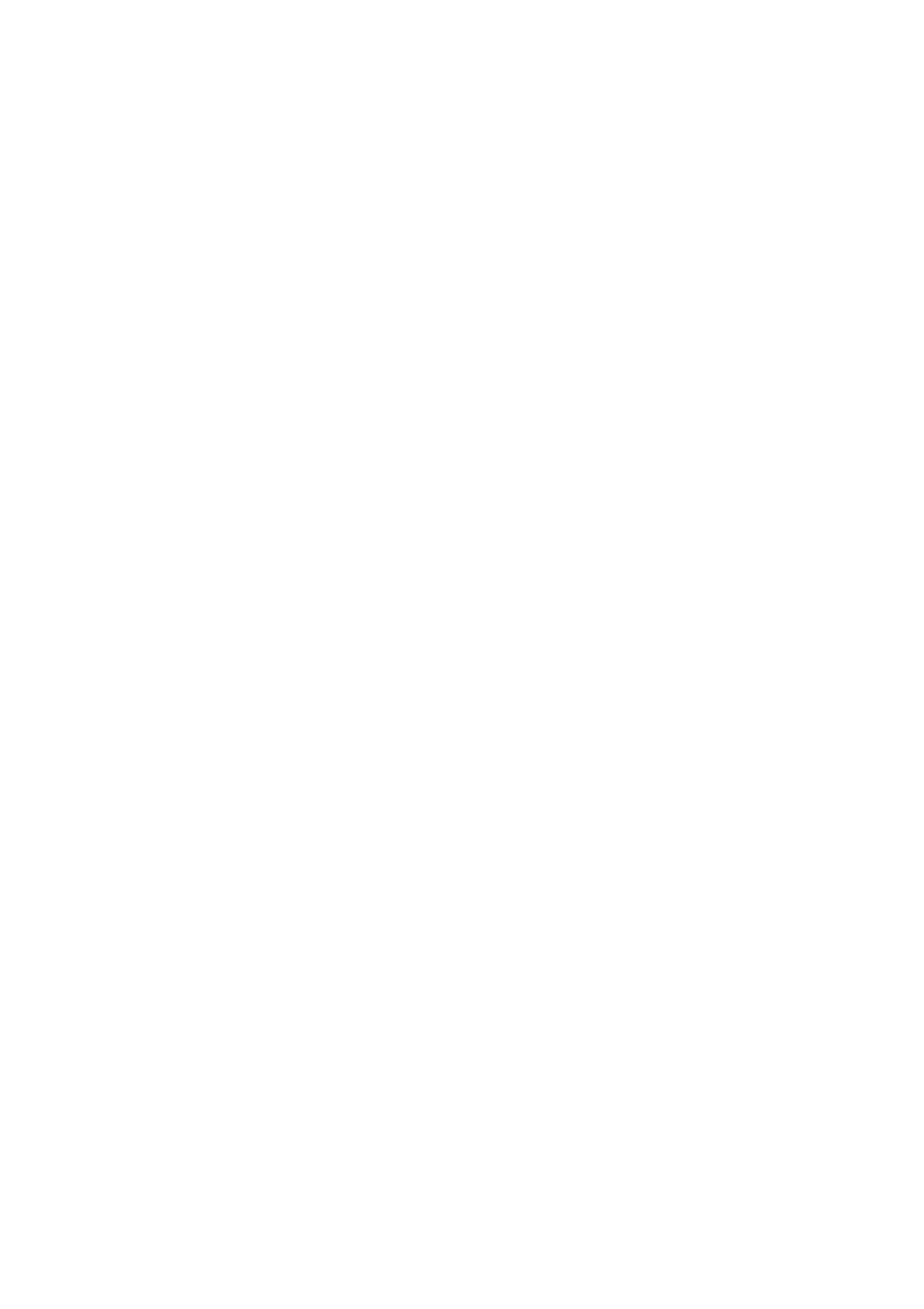### **Acknowledgments**

Irrational Functions, previously published in *Examination Anthology, Long Island Poetry From Students to Laureates*, Local Gems Poetry Press 2010.

Unused China, previously published in *Riverrun*, 2010.

Deficit Attention Disorder, previously published in *Perspectives Poetry Concerning Autism and Other Disabilities.* Local Gems Poetry Press 2010.

His Disability, previously published in *Perspectives Poetry Concerning Autism and Other Disabilities.* Local Gems Poetry Press 2010

Cup on the Corner, previously published in *The Lion's Voice*, February 2011.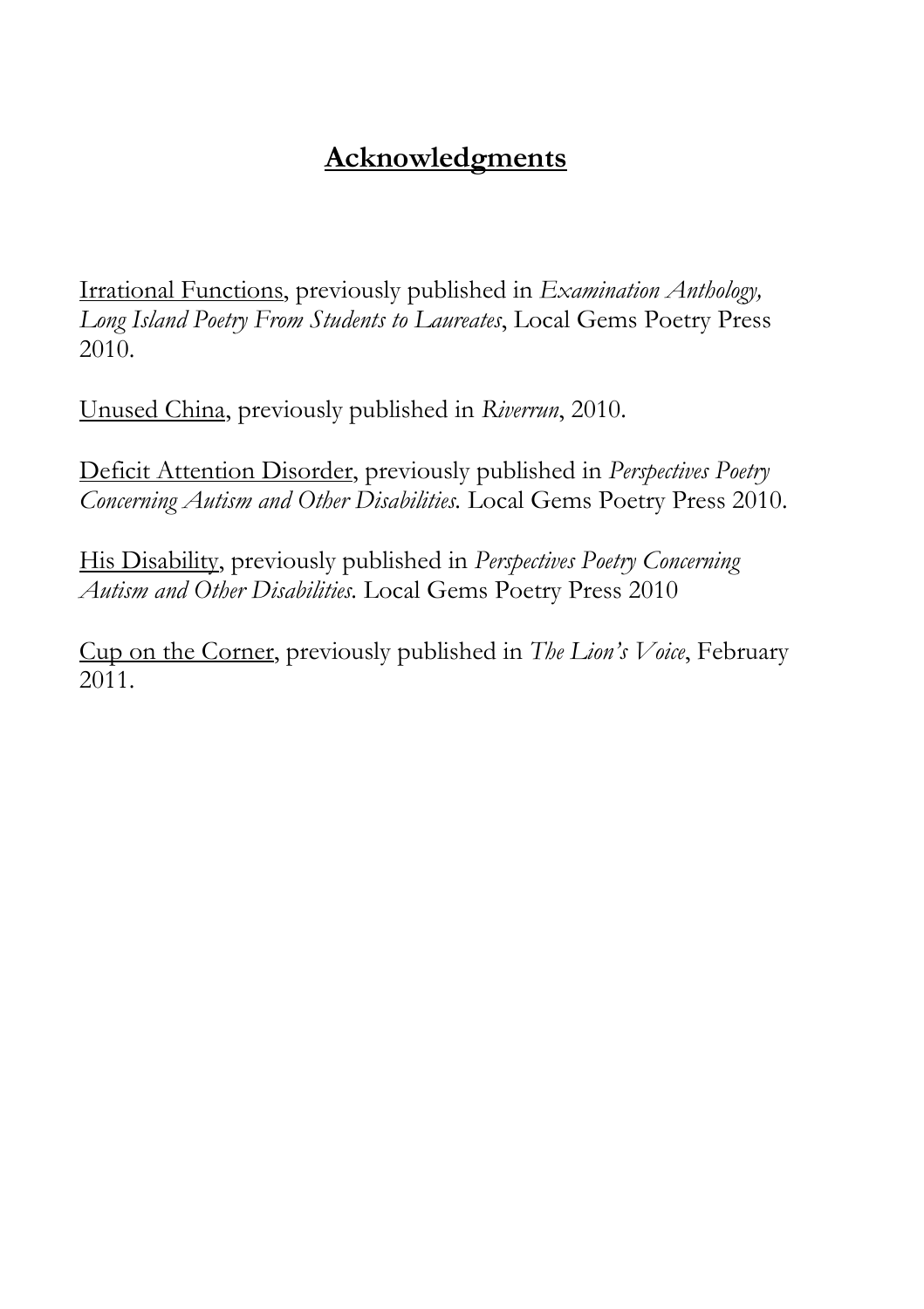About the Author



James P. Wagner, also know as Ishwa, has been a fan of poetry since first reading his Aunt's copy of "The Complete Tales and Poems of Edgar Allan Poe." He earned a B.A. in creative writing from Dowling College and is about to finish his masters. He is the first and former Long Island Poetry Examiner and has written more than 50 articles concerning Long Island poetry. As a performance poet, James "Ishwa" is a long standing member of the Dowling College Spoken Word group and has featured all over the island from Borders to Starbucks, from libraries to the Hamptons for such esteemed poetry organizations as the Performance Poets Association, The North Sea Poetry Scene, and the Long Island Poetry Collective. James is the founder of Local Gems Poetry Press, and has been an editor for several poetry anthologies, including *Examination Anthology, Long Island Poetry from Students to Laureates*, and *Perspectives, Poetry Concerning Autism and Other Disabilities*. As founder of the Bards Initiative, James has also hosted many poetry readings. James is also an award winning fiction writer, essayist, martial artist, and actor. He also enjoys playing the djembe and piano and cooking penne alla vodka for board game nights. When not trying to seem professional, James can be seen making monkey noises while playing laser tag, singing in highpitched voices, and finding other ways to embarrass his friends.